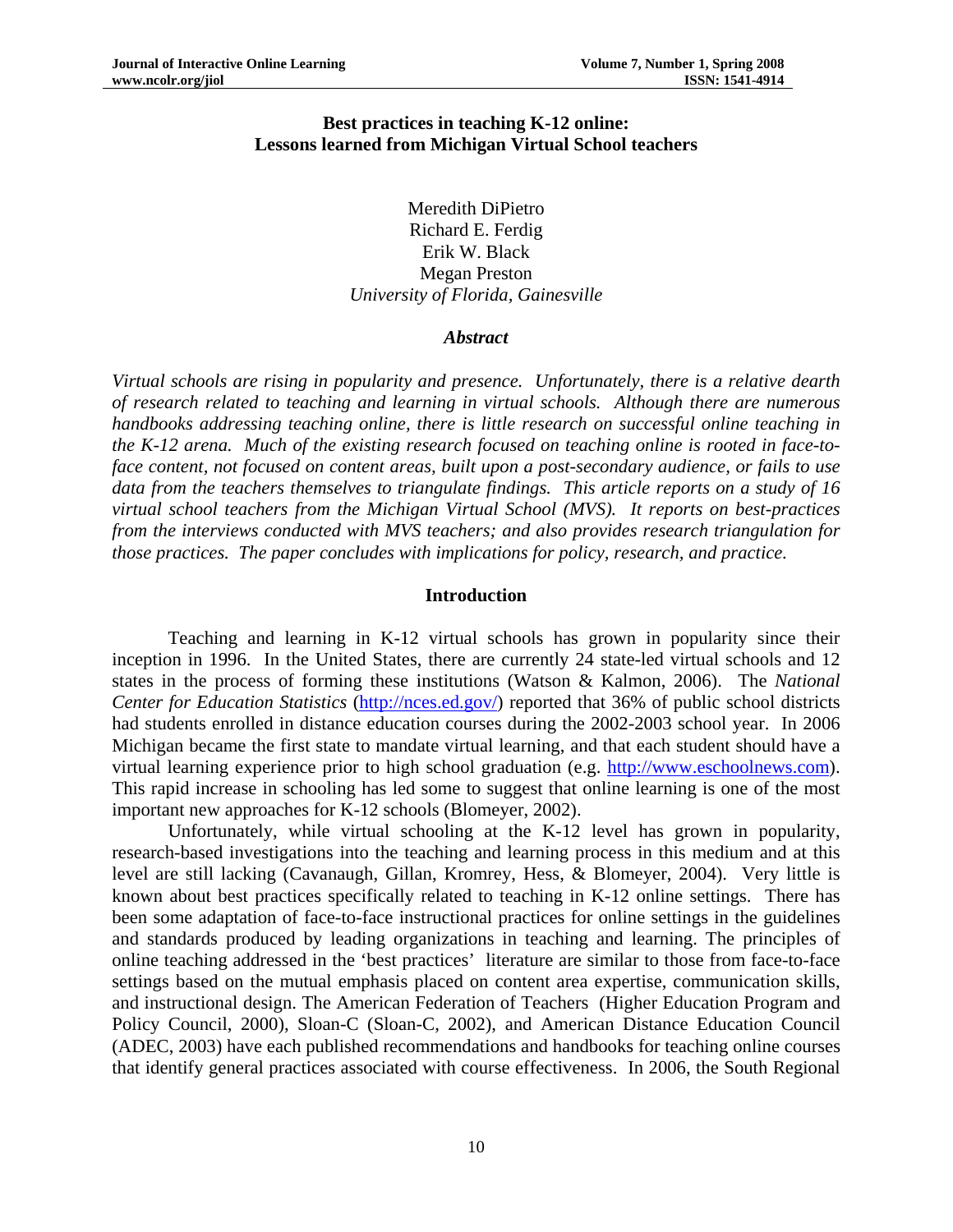Educational Board (SREB, 2006) and National Education Association (NEA, 2006) released similar guidelines specifically targeting online teaching in secondary education.

While the documents from these organizations provide a basis for understanding instructional effectiveness and course design for online settings, they do not necessarily address the unique skills required to teach virtual school courses. The adaptation of face-to-face practices contained in these documents often neglect the unique skills of virtual school teachers, indicating the need for research that focuses on the instructional practices of K-12 teachers in virtual school settings. Lacking a body of research that focuses on the K-12 online arena, these documents also draw on research underpinning the instructional practices associated with post-secondary online settings.

In this paper, we present evidence from a study aimed at understanding best practice in K-12 virtual schools. The study was based on data collected from a series of interviews conducted with 16 highly-qualified virtual school instructors**.** Data evidence underlying the instructional practices identified by this study is presented and triangulated with existing research. In addition to reporting the results of the study, the positioning of the findings in relation to existing research exploring instructional practice in face to face and post-secondary online settings will identify virtual school instructional practices as an area in need of further research. We conclude with implications for research, policy and practice. Best Practices in K-12 Virtual Schools

Virtual schooling is developing as a field of research (Cavanaugh et al., 2004). As such, there are some findings that have been suggested about virtual schooling and its teachers. For instance, online teachers need to be able to modify the instructional practices and pedagogical techniques used in face-to-face settings for the online environment (Boston, 2002; Lazarus, 2003; NEA, 2003; Savery, 2005; Tallent-Runnels et al., 2006). Often this requires the virtual school teachers to incorporate the skills of an interaction facilitator and an instructional designer into their role (Easton, 2003). The online teacher must also develop skills to foster interaction and communication with and between students during the online learning experience. This requires the utilization of pedagogical techniques that draw on and integrate the available telecommunication tools to support student collaboration and knowledge acquisition (Rovai, 2001; Swan et al., 2000). Volery (2001) identifies the online teachers use of communication tools to foster a high level of interaction as an important factor in facilitating student learning in online environments.

The skills needed for teaching in an online learning environment support a teacher's function as a point of intersection for pedagogy, technology, and content (Russell, 2004; Savery, 2005). The selection and coordination of pedagogy, technology, and content is a primary task for teachers in order to provide students with quality online learning opportunities (Kurtz, Beaudoin, & Sagee, 2004a; Olson & Wisher, 2002). Implementing these new strategies associated with the use of pedagogy, technology, and instructional design can require teachers to undergo a major shift from what they have experienced in off-line settings (Coppa, 2004; Lee & Hirumi, 2004b; O'Neil, 2006). As there is currently no standard for preparing in-service or pre-service teachers for the unique demands of teaching in an online environment, they can present a challenge to new virtual course teachers (Hsi, 1999).

These research findings only begin to address questions surrounding virtual schooling. Before taking the next steps to address additional questions, concerns regarding the lack of foundational knowledge focused on virtual school teachers and their instructional practices needs to be addressed. First, many of the claims made draw from research investigating postsecondary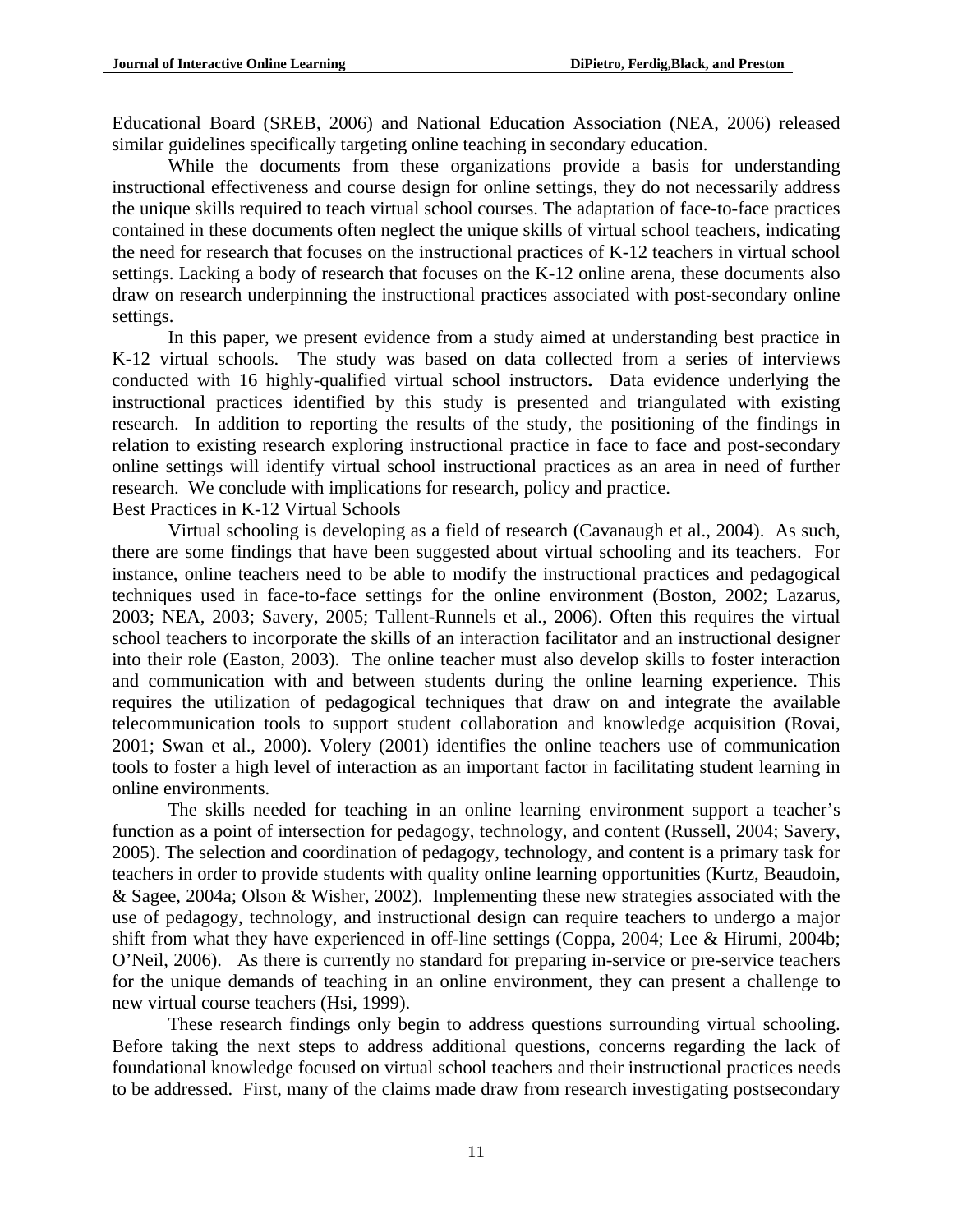online teaching (Blomeyer, 2002). Research suggests that virtual schools demonstrate a complexity that distinguishes them from other online learning contexts (Ferdig, DiPietro, & Papanastasiou, 2005); therefore, further investigation needs to be conducted to understand these distinctions in relation to the teaching and learning process engaged within these environments (Vrasidas, Zembylas, & Chamberlain, 2003). One such distinction requiring further investigation is the instructional practices of successful virtual school teachers. The direct transference of good instructional practice in face-to-face settings does not always translate to good teaching in online environments (Davis & Roblyer, 2005). Therefore, it is important to acknowledge the different set of skills for teaching in online learning environments.

Second, in face-to-face settings, instructional practices are made up of the strategies, activities, and techniques a teacher implements during a course to support student achievement of learning outcomes (Gauthier, Dembele, Bissonnette, & Richard, 2005). Serving the selection of the strategies, activities, and techniques is a teacher's understanding of the relationship between content and pedagogical knowledge (Shulman, 1986). A teacher pairs their knowledge of pedagogy with their understanding of the content area to integrate elements into their instructional practice that demonstrates a best fit to support student learning. This consideration should also be made for the use of technology, carefully directing its integration based on the teacher's pedagogical content knowledge (Ferdig, 2006). To begin forming an understanding for the best practices associated with virtual school teaching, the instructional practices used by successful virtual school teachers from varying content areas needs to be explored.

Finally, much of the existing writing about virtual school teaching does not come from interactions with virtual school teachers. In order to understand the practices of successful virtual school teachers, there is a current need for research that explores the perceptions held by K-12 virtual school teachers for their instructional practice (Frydenberg, 2002; Kurtz et al., 2004a; Rice, 2006). Research in face-to-face learning environments demonstrates the value of gaining teachers perceptions for understanding the relationship between their beliefs about teaching and their instructional practices (Feiman-Nemser, 2001; Prawat, 1992; Winne & Marx, 1982). In the relationship between teachers beliefs and instructional practice experience emerges as a critical factor, functioning as a filter through which their beliefs are translated into practice (Kagan, 1992). The perspectives of virtual school teachers in the K-12 virtual school arena remain relatively unexplored, leaving a gap of understanding for how virtual school teachers experience this transition, and how it translates to their instructional practice. Exploring this area of research is not only valuable for understanding instructional practice in virtual school settings, but also for identifying the best practices associated with the preparation of virtual school teachers and recommendations for the developing policy surrounding virtual schools.

#### **Method**

#### *Participants*

Sixteen teachers from Michigan Virtual School were selected to participate in this study. The Michigan Virtual School was selected as a source for teachers as it has recently partnered with the University of Florida and the AT&T Foundation to begin developing content-based best practices in K-12 online instruction. Employing approximately 100 virtual teachers per semester, the emphasis state government is placing on virtual learning has made the issue of quality teaching a priority of MVS. The legislation recently passed requiring each student to complete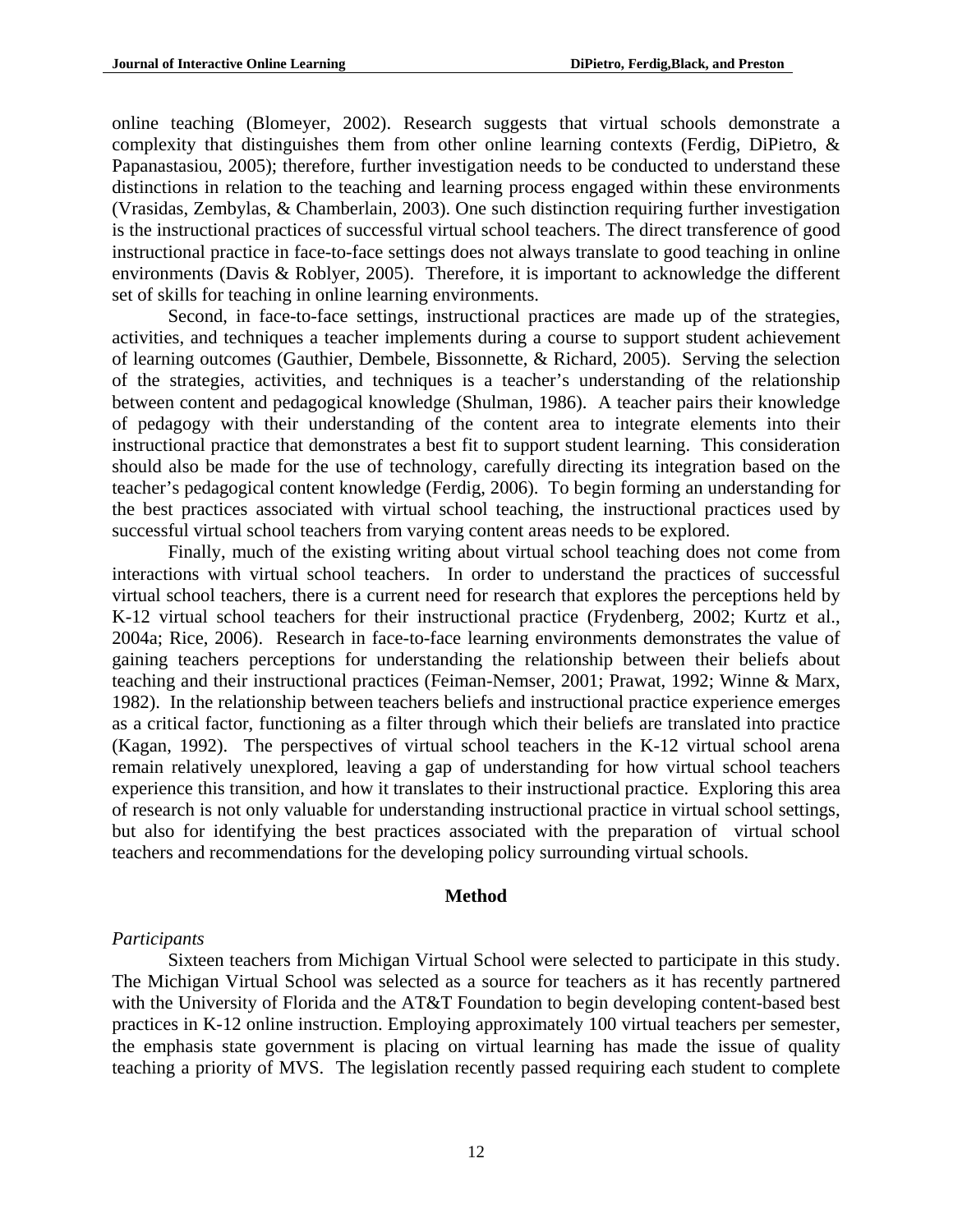an online experience sometime during their high school career exemplifies the type of attention state government drawing toward virtual learning.

Michigan Virtual School provides students with an opportunity to enroll in a variety of content-based courses that demonstrate innovation in their design and delivery. Foundational courses to complete high school requirements are offered in Math, Science, Social Studies, and English at the regular and Advanced Placement level. They also provide unique experiences offering courses such as Chinese. These courses are offered at differing pacing schedules: flex (self-paced; elective courses), self-paced, or semester paced (core A. P. & general education courses). By investigating the practices of successful teachers, MVS is using the results of the study to present a set of best practices for virtual school teaching. These results will also be used for teacher professional development.

Subjects were chosen for this study using a purposeful sampling method to identify successful virtual school teachers (Rossman & Rallis, 2003). A goal of utilizing this sampling method was to select participants that represented the variance of the instructional practices used by successful virtual school teachers based on the grade level and content taught. In this study, prior teaching experience and certification status served as the primary criteria used for sampling participants that represented successful virtual school teachers. Experience was defined by 3 years of virtual school teaching experience and was closely tied to the second criteria of certification status. The time period of 3 years was selected based on the requirements outlined by Title XI of the NCLB act for 'highly qualified instructors' (Bush, 2001).

In addition to experience and certification, participants were sampled across disciplines to include teachers of various content areas, specifically Math, Science, and English. Within these disciplines, the conceptions of successful instructional practice may change based on the grade level of the student audience and whether the course is General, Advanced or, A. P. Establishing the instructional level of the course as the third level of sampling will provide an opportunity to understand potential variations in instructional practices associated with a specific content area based on the audience. A current critique of virtual school research is the lack of variance in the studies conducted (Cavanaugh et al., 2004); sampling participants based on content area and target audience of the course can support the exploration of variation of virtual school teaching experiences and, in so doing, respond to this criticism. Ideally, sampling participants on the three levels of criteria (Figure 1) indicate differences in the conceptions virtual school teachers have for successful instructional practices based on the varying factors associated with a virtual school course.



Figure 1. *Criterion for selecting research participants.*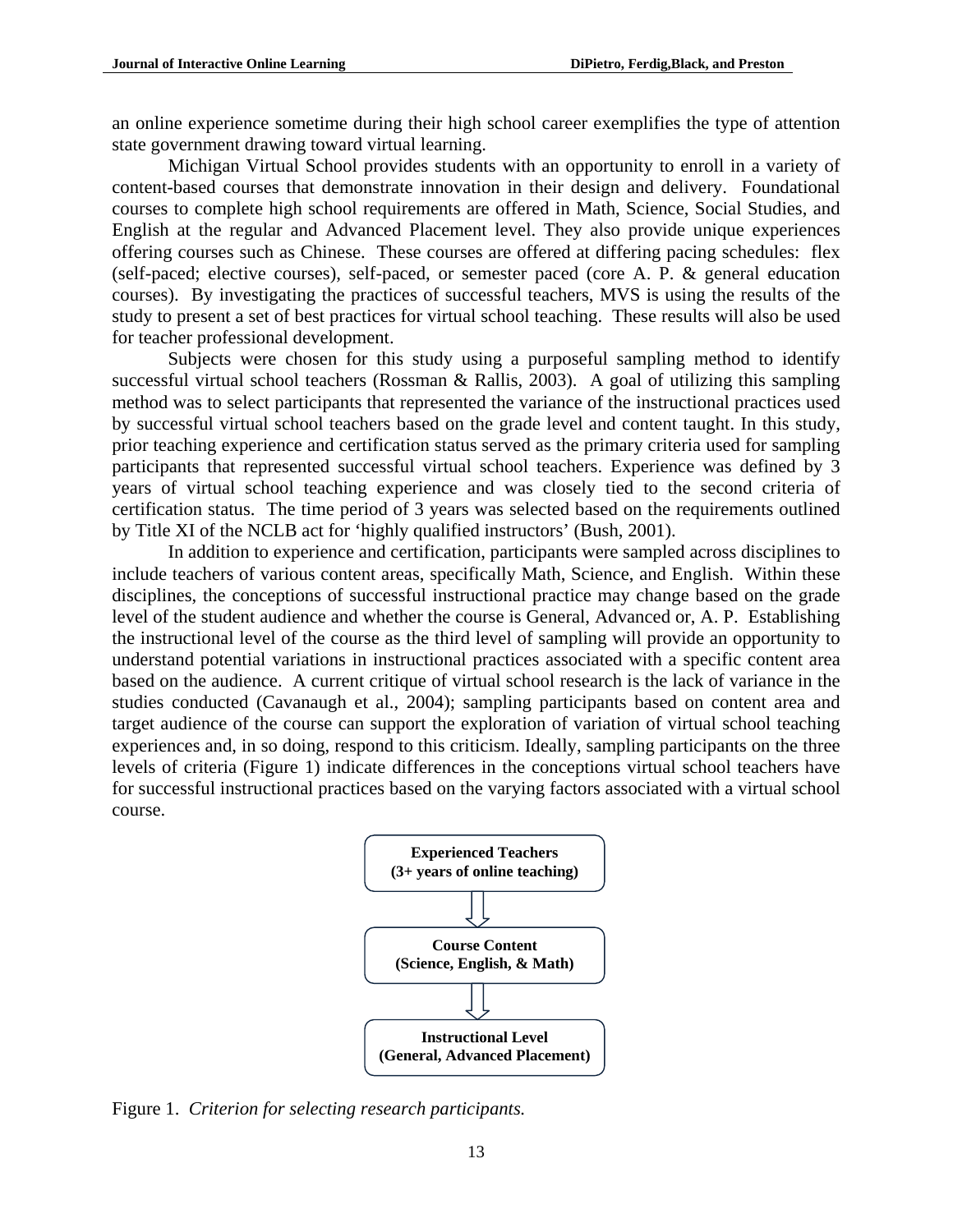The sampling procedure outlined above provided a basis for selecting 16 virtual schools teachers to participate in this study. The resulting number of participants supported the ability to explore the perceptions successful virtual school teachers for their instructional practice in depth.

## *Participant Recruitment*

The Director of Quality Services met with the Executive Director of the Virtual School and the Instructional Manager to do the initial selection of instructors that fit the categories specified in the study parameters. Those parameters included: having a teaching certificate, being highly qualified in their field of instruction, and having at least 3 years of virtual school teaching experience. As the study focused on identifying the best practices of virtual school instructors, the Executive Director and Instructional Manager selected instructors they believed among the best in the content areas of English Language Arts, Science, and Mathematics. Participants were identified and invited to participate based on a review of instructor evaluations. Teacher evaluations were reviewed for teachers that demonstrated a history of being active in their course, maintaining effective communication with students, and used strategies that resulted in students successfully completing the course. An e-mail letter from the MVS President explaining the study was sent to each of the potential participants. In the letter, he asked each of the instructors if they would volunteer to participate in the study. Instructors were asked to respond to the Director of Quality Services as to their participation.

## *Data Collection*

Participants were contacted twice during the study. The first interaction was part of the informed consent process, and provided an opportunity for the researchers to describe the study and answer any questions participants had. Since there was considerable distance separating the researcher and participants, the interviews were conducted and recorded using an online telecommunication tool called *Adobe Connect*. The inherit nature of virtual schools implies a distance between instructor and student, and the utilization of telecommunication tools such as *Adobe Connect* served as a bridge between them. *Adobe Connect* supports the use of streaming audio, video, and a shared workspace. For the purposes of this study, the interviews utilized the streaming audio feature of the software, built-in audio recording tool, and the shared workspace.

During the second interaction participants were asked to respond to a series of interview questions. Providing participants with the questions during the first session was a way of laying the ground rules for the 'interaction' that took place in the second interview, ensuring both parties knew upfront what to expect. The seven questions developed for the second portion of the interview were semi-structured, providing a general framework for the conversation. Using a semi-structured interview protocol provided participants with an opportunity to address aspects of successful virtual school teaching based on their own experiences. The questions were designed to prompt participants to provide a description for their pedagogical practice, in relation to the general strategies they use, their specific use in relation to the content area they teach, and the use of technology. The three topics that formed the foundation for developing the interview questions also provided an opportunity to analyze the data collected using several points of comparison.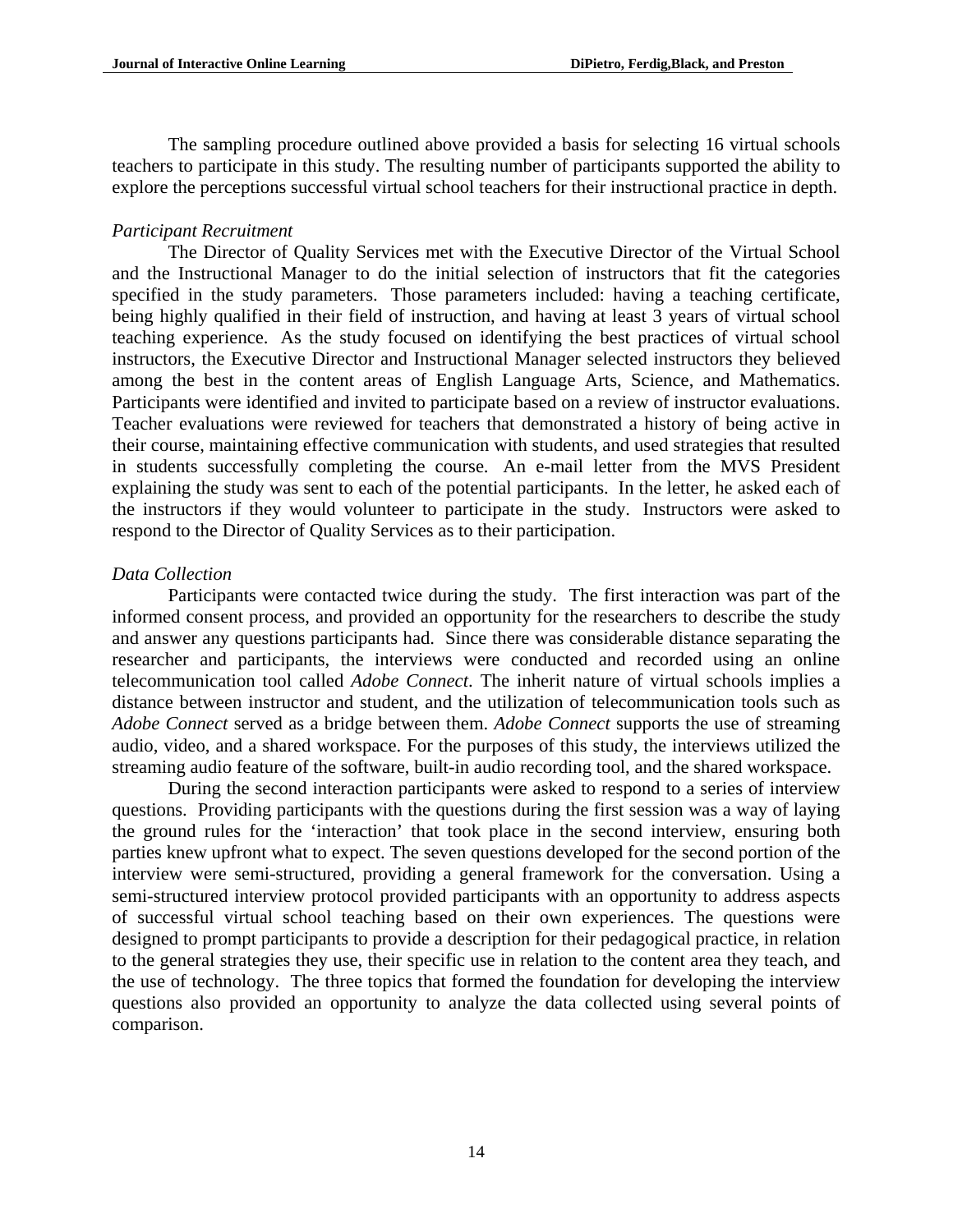#### *Interview Questions*

The following research questions provided a framework for the interview session. Probing and follow up questions were also used in response to participant's reactions when appropriate. The goal of using probing and follow-up questions was to gain more details regarding a participant's responses, and hence a greater depth of understanding for their replies.

- 1. What are the pedagogical practices you use to teach \*insert content area (math, science, etc)\* virtual school courses?
- 2. Why are you using these practices?
- 3. Drawing from your experience teaching different courses within your content area, do the pedagogical practices you use change based on the virtual school courses and the focus on the content included within it (Biology, Chemistry, etc)?
- 4. If so, how do these practices differ, and why do you use different ones?
- 5. How do you use different technologies (such as discussion boards, chat tools, wikis, etc.) within the virtual school courses to support your pedagogical practice?
- 6. How do you use technologies not built into your online course environment (such as web based tools & resources) to support your pedagogical practices?
- 7. What are your values/beliefs regarding virtual school teaching, and the pedagogical practices you implement?

### *Data analysis*

The method of analysis utilized the four foundational techniques of grounded theory: coding data, using a constant comparative method, theoretical sampling, and data synthesis. In order to form a synthesis of participants responses at the conclusion of this study that represented their perceptions of successful instructional practice, the process of data collection and analysis was synchronous and recursive (Charmaz, 2006; Corbin & Strauss, 1990). In this study, analysis began by coding data after the completion of the first interview. The goal of coding was to identify those concepts that were repeatedly present in the data and was what ultimately lead to the synthesis and formation of the theory.

Along with the process of focused coding, a constant comparison of data sets provided additional means for forming categories and identifying analytic distinctions. Utilizing the constant comparison method provided a basis for establishing the study's validity, and demonstrated the symbiotic relationship between data collection and analysis. This recursive process continued until the data was 'saturated', and no new categories could be developed from the data collected. In the final stage of analysis, the constant comparative technique was used to form the synthesized description of successful virtual school teachers and their practices, representing a synthesis of consistent themes and categories derived from participant's descriptions. A primary means for establishing internal validity was the triangulation of data sources that result in the formation of categories and themes grounded in the data (Boeije, 2002; Creswell & Miller, 2000; Denzin, 1970).

#### **Results**

Two primary types of data were used to develop the list of practices - observations made by the researcher and interview data collected from the 16 participants who participated in the study. The foundation of analysis was the coding of participants responses to reveal points of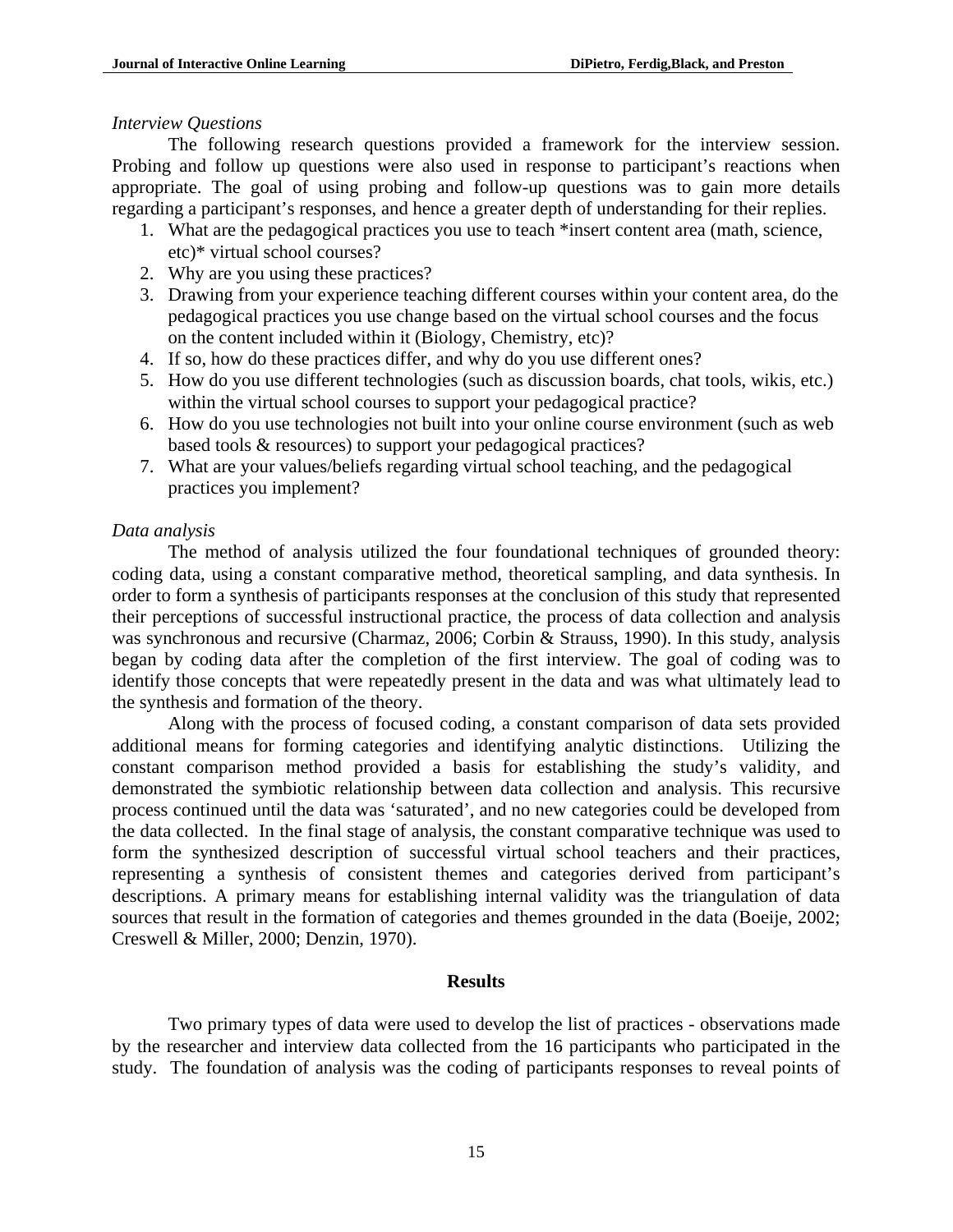consistency. Points of consistency identified among participants responses were synthesized, and in addition to the observational notes, used to form the practice statement.

 Twelve general characteristics, two classroom management strategies, and twenty-three pedagogical strategies emerged from the data analyses. These strategies and characteristics were represented, observed, or stated by all participants. General characteristics address personal and instructional characteristics that are associated with successful virtual school teachers. Practices and/or statements listed in the classroom management category indicate strategies to address behavior issues a student may exhibit in a virtual school course. Practices in this category also address the need to monitor activity and communications to identify 'warning signs' that a student may be in personal crisis. Pedagogical strategies relate to the delivery of content and content based activities in a virtual school course. The strategies are organized into subcategories of - Community; Technology; Student Engagement; Meaningful Content; Supporting & Assessing Students.

Verification of the practices was achieved through qualitative data analysis; their formation was based on the consistent identification of themes in the data sets of all participants. Interview and/or observational data that were coded as demonstrative of a specific theme was included in the synthesis that served as the basis for forming each practice. A description paired with each practice serves to provide contextual information. Additionally, a direct quotation is presented in relation to each practice to exemplify the types of statements made by participants that were included in the synthesis underlying the practice. Finally, references are listed which triangulate the finding back to other research. While the references listed may not be directly related to virtual school research, they directly address a concept underlying or strategy associated with the practice in either face to face classroom environments, or post-secondary online courses**.** Identifying and providing these references serves as an additional means for validating the findings. Drawing from the existing face to face and post-secondary research to triangulate the findings of this study both reinforces the need for this study, and identifies the this topic as an area in need of additional research. Table 1 provides an overview of the findings and data used to validate the study.

Table 1

*Overview of the findings* 

|                       | <b>General Characteristics</b>                   |                                       |                    |
|-----------------------|--------------------------------------------------|---------------------------------------|--------------------|
| <b>Practice:</b>      | Description:                                     | <b>Exemplar:</b>                      | <b>References:</b> |
| MV teachers go the    | This practice represents a synthesis of          | "The successful virtual teacher"      | (Fenstermacher &   |
| extra mile to support | statements made by participants that address the | does all that he can to help all      | Richardson, 2005;  |
| student learning      | multiple ways teachers provide support for       | students succeed and this involves    | Hutchings $&$      |
|                       | students, and their commitment to students'      | using the data that they have         | Shulman, 1999;     |
|                       | success. The importance of 'going the extra      | available to them, using the correct  | Konings, Brand-    |
|                       | mile' to support students was discussed as a     | assessments, altering instruction,    | Gruwel, & van      |
|                       | means for increasing confidence with the         | trying to address multiple            | Merrienboer, 2005; |
|                       | content presented in the course and encouraging  | intelligences, supporting the         | Scheines.          |
|                       | student course completion.                       | students, being available, again yet  | Leinhardt, Smith,  |
|                       |                                                  | another challenge that is specific to | & Cho, 2006)       |
|                       |                                                  | the virtual world is just being there |                    |
|                       |                                                  | for the student."                     |                    |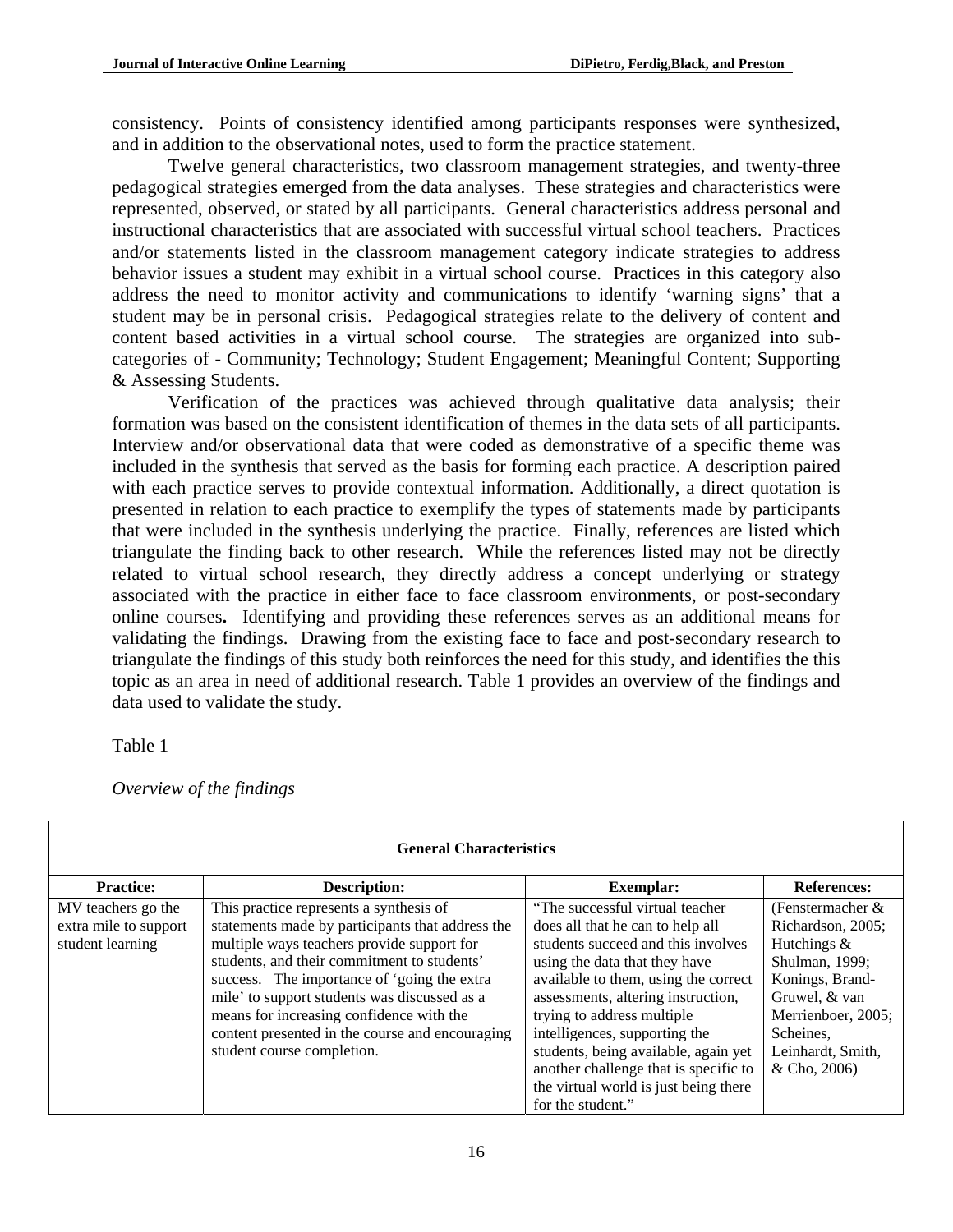| MV teachers are<br>skilled with the basic<br>uses of technology                                                                                | This practice represents a synthesis of<br>statements made by participants that identify the<br>ability to successfully utilize technology and<br>function in the course environment. Having<br>skill with the basic uses of technology was<br>discussed in terms of the benefit it has on<br>instruction, such as knowing what tools are<br>available in the course environment and their<br>educational potential for supporting student<br>learning.                                                                                                                                                                                                                                                                                                                                                                                              | "The same characteristics that<br>apply in face-to-face certainly<br>apply in virtual, but in addition to<br>the face-to-face skills, a virtual<br>teacher has to have some<br>knowledge of technology. Just to<br>operate the management system for<br>the course delivery requires<br>training and practice. "                                                                                                                                                                                                                                                                                                                                                                           | (Berge & Collins,<br>1995; Lee &<br>Hirumi, 2004a;<br>O'Neil, 2006;<br>Schoenfeld-Tacher<br>& Persichitte,<br>2000)                         |
|------------------------------------------------------------------------------------------------------------------------------------------------|------------------------------------------------------------------------------------------------------------------------------------------------------------------------------------------------------------------------------------------------------------------------------------------------------------------------------------------------------------------------------------------------------------------------------------------------------------------------------------------------------------------------------------------------------------------------------------------------------------------------------------------------------------------------------------------------------------------------------------------------------------------------------------------------------------------------------------------------------|--------------------------------------------------------------------------------------------------------------------------------------------------------------------------------------------------------------------------------------------------------------------------------------------------------------------------------------------------------------------------------------------------------------------------------------------------------------------------------------------------------------------------------------------------------------------------------------------------------------------------------------------------------------------------------------------|---------------------------------------------------------------------------------------------------------------------------------------------|
| MV teachers are<br>interested in and<br>enjoy exploring new<br>technologies that<br>have potential value<br>for virtual school<br>environments | This practice represents a synthesis of<br>statements made by participants which indicate<br>an interest in exploring the potential for using a<br>variety of web-based technologies (outside of<br>the course environment) with the virtual school<br>courses they teach. The interest participants had<br>for using technology was discussed in relation to<br>their desire to seek out and find high quality<br>web-based tools to integrate into their<br>instructional content. An interest in exploring<br>technologies was also observed during the<br>interview, as some participants expressed<br>interest in having time to explore the medium<br>used to conduct the interviews, Adobe Connect,<br>for the potential value it could have for their<br>virtual school course                                                               | "There's so much change with the<br>technology, so much change with<br>the material that you really need to<br>be opened to that change as the<br>technology develops and not be<br>[sic] static with your material. "                                                                                                                                                                                                                                                                                                                                                                                                                                                                     | (Hartley, 2007;<br>Hsi, 1999; Hughes,<br>McLeod, Brown,<br>Maeda, & Choi,<br>2005; Muirhead,<br>2001; Salpeter,<br>2003)                    |
| MV teachers are<br>flexible with their<br>time                                                                                                 | The twenty-four hour-a-day nature of virtual<br>school courses makes being flexible an implied<br>characteristic of a successful virtual school<br>teacher. The extent to which flexibility was<br>observed is worth noting and including in the list<br>of practices. Participants were not only willing<br>to schedule a series of two interview sessions,<br>but in some cases rescheduled the pre-set<br>interviews multiple times because of last minute<br>technical problems they or the researchers<br>experienced or unanticipated scheduling<br>conflict. The researchers' observation of<br>'flexibility' was further supported by statements<br>supporting other practices, such as the<br>willingness of virtual school teachers to 'go the<br>extra mile' to support students at times when<br>students and/or parents were available. | "You're not doing day-to-day<br>lessons with the kids as you are in<br>a classroom, that information is<br>there for them to work with and<br>then it's your job to cultivate that<br>to even higher levels. This way<br>teachers don't have to spend all the<br>time preparing the lessons, and<br>allows them to use their time to<br>take those lessons and build on<br>them to a greater extent and I think<br>that's a unique quality of online<br>teaching, you can devote more to<br>communicating with student and<br>giving feedback. It gives me time<br>to provide [sic] students support<br>over the phone, sometime's there's<br>just no better way to explain<br>something." | (Easton, 2003;<br>Kurtz, Beaudoin, &<br>Sagee, 2004b;<br>Lazarus, 2003)                                                                     |
| MV teachers have a<br>deep understanding<br>of the varying<br>learning styles of<br>their students                                             | This practice represents a synthesis of<br>statements made by participants that identify the<br>need for considering the student population<br>enrolled in a virtual school course. MVS<br>teachers combined this with the knowledge and<br>nature of the content to guide decisions<br>regarding how information was presented.<br>Understanding the learning styles of students                                                                                                                                                                                                                                                                                                                                                                                                                                                                    | "I try to present material to student<br>in seven ways  if you present<br>material in seven different ways<br>then the students should<br>understand it, having [sic] to do<br>with different learning styles,<br>auditory, versus static, etc. So, I try<br>to present materials in many                                                                                                                                                                                                                                                                                                                                                                                                  | (Chickering $&$<br>Gamson, 1987,<br>1999;<br>Fenstermacher &<br>Richardson, 2005;<br>Hein & Budny,<br>1999; Muir, 2001;<br>Neuhauser, 2002; |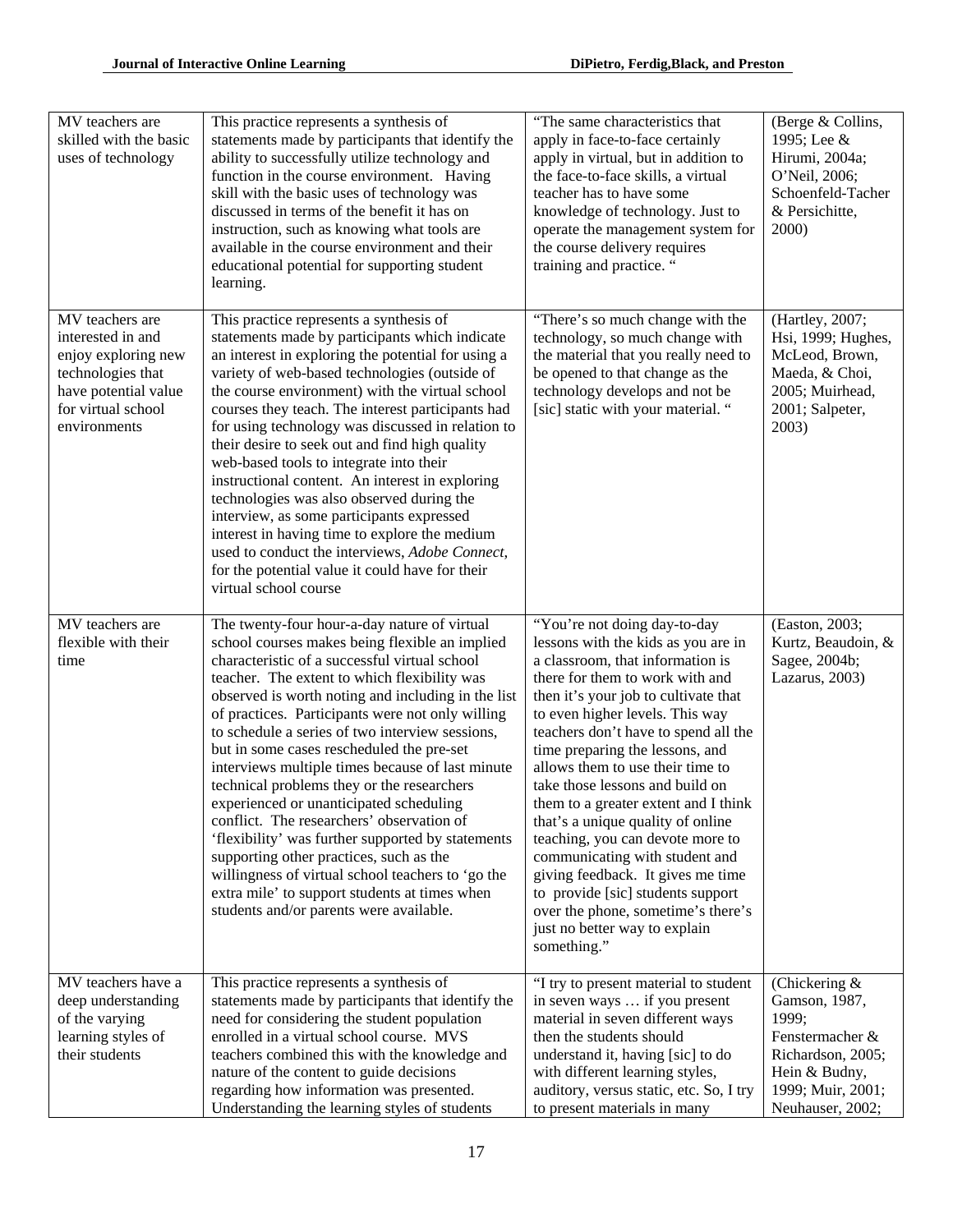|                                                                                                                                                                                 | was discussed by participants as a means for<br>ensuring the virtual school course is accessible<br>to students with varying learning styles, as well<br>as offering them the greatest opportunity to be<br>successful.                                                                                                                                                                                                                                                                                                 | different ways and in very different<br>ways, from labs to videos to text,<br>to try and engage students in their<br>best way to learn."                                                                                                                                                                                                                                                                                                 | Papanikolaou,<br>Grigoriadou, &<br>Samarakou, 2005;<br>Valenta &<br>Therriault, 2001)                                                   |
|---------------------------------------------------------------------------------------------------------------------------------------------------------------------------------|-------------------------------------------------------------------------------------------------------------------------------------------------------------------------------------------------------------------------------------------------------------------------------------------------------------------------------------------------------------------------------------------------------------------------------------------------------------------------------------------------------------------------|------------------------------------------------------------------------------------------------------------------------------------------------------------------------------------------------------------------------------------------------------------------------------------------------------------------------------------------------------------------------------------------------------------------------------------------|-----------------------------------------------------------------------------------------------------------------------------------------|
| MV teachers<br>establish a presence<br>in the course to<br>motivate students                                                                                                    | This practice represents a synthesis of<br>statements made by participants that discuss the<br>motivational aspect of establishing presence in a<br>virtual school course. Logging into the course<br>environment regularly, providing quick replies<br>to student inquiries and being active in the<br>discussion board was identified as a way of<br>maintaining student engagement, as well as<br>motivating them to complete the course.                                                                            | "Students thanked me for being<br>"the constant source of<br>motivation," they saw me working,<br>they knew that I was online every<br>night, and they knew that there was<br>no excuse for them to say that they<br>couldn't get help or that they<br>failed, a couple of them teased me<br>that they probably would have<br>dropped the class, had they not<br>known that I was always there to<br>help them."                         | (Anderson, 2004a;<br>Bellon & Oates,<br>2002; Carey,<br>Wallace, & Carey,<br>2001; Smith &<br>Dillon, 1999;<br>Weiner, 2003)            |
| MV teachers have<br>good organizational<br>skills                                                                                                                               | This practice represents a synthesis of<br>statements made by participants that refer to<br>organizational characteristics as important for<br>being a good virtual school teacher. Personal<br>and instructional organization was addressed by<br>participants as a foundational element for<br>administering and maintaining virtual school<br>courses.                                                                                                                                                               | "One of the most important aspects<br>of being a successful virtual school<br>teacher is organization above all<br>The teacher has to make sure they<br>are logging in at certain times<br>every day, they have to make sure<br>they're checking certain areas of<br>the course, for example, the<br>message area, organizing the<br>discussion board, having grades<br>set, and [sic] sending grades back<br>to students"               | (Davis $&$<br>Niederhauser,<br>2007; Savery,<br>2005; Swan, 2003)                                                                       |
| MV teachers use<br>student and course<br>data, as well as other<br>sources of<br>information available<br>to them to self<br>evaluate the<br>pedagogical<br>strategies they use | This practice represents a synthesis of<br>statements made by participants that address the<br>need for virtual school teachers to constantly<br>evaluate the instructional strategies they are<br>using. The need for this type of self-evaluation<br>was discussed in terms of the benefits analyzing<br>the relationship between the mode of content<br>delivery, characteristics of enrolled students, and<br>types of assessment strategies used has for<br>optimizing students' content knowledge<br>acquisition. | "When a student takes that quiz, all<br>that's really telling me is if [sic]<br>they are very good reader or they<br>are not. I need to find out a way to<br>deliver material, assess that<br>material, take that data and then<br>move on in my instruction"                                                                                                                                                                            | (Lee & Hirumi,<br>2004a)                                                                                                                |
| MV teachers have<br>extensive knowledge<br>of and appreciation<br>for the content area<br>they teach                                                                            | This practice represents a synthesis of<br>statements made by participants that indicate the<br>value of extensive content knowledge. The<br>value of extensive content knowledge was<br>discussed in terms of its implicit value for<br>answering students' content based questions, as<br>well as directing the types of pedagogical<br>strategies they used to support student learning.                                                                                                                             | "Virtual school teachers have to<br>know the content well. For<br>example, when I used to teach<br>calculus, I was actually the first<br>class that I taught, students would<br>be e-mailing me every day, asking<br>me questions about  related to<br>content that they couldn't get from<br>the textbook so I had to know the<br>calculus material inside and out so<br>I could be able to phrase my<br>answer to them in a way they'd | (Gudmundsdottir,<br>1990; Lee &<br>Hirumi, 2004a;<br>Peck & Gould,<br>2005; Shulman,<br>1986; van Driel,<br>Verloop, & de Vos,<br>1998) |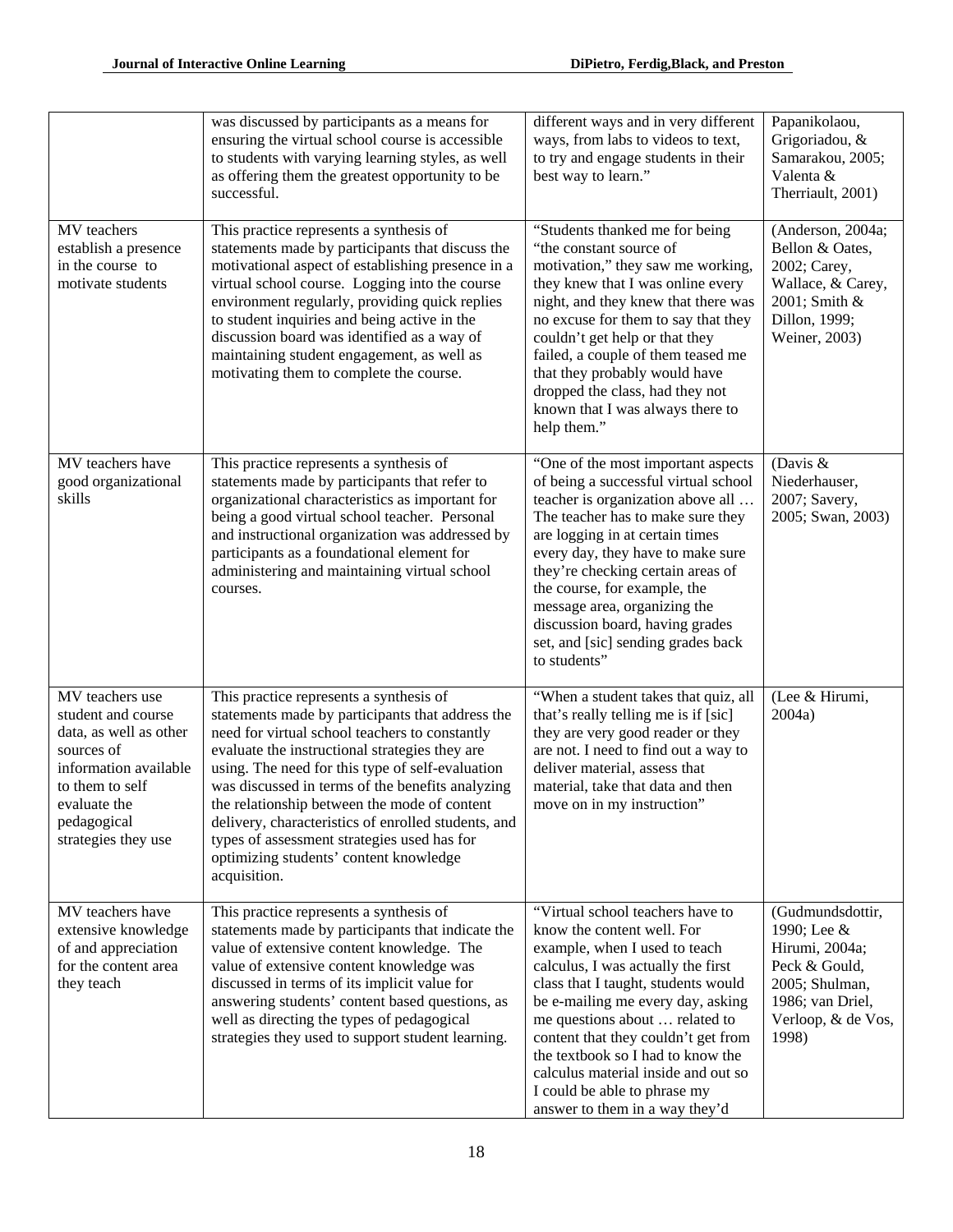|                                                                                                                               |                                                                                                                                                                                                                                                                                                                                                                                                                                                                                        | understand through e-mail."                                                                                                                                                                                                                                                                                                                                                                                                                               |                                                                                                                                |
|-------------------------------------------------------------------------------------------------------------------------------|----------------------------------------------------------------------------------------------------------------------------------------------------------------------------------------------------------------------------------------------------------------------------------------------------------------------------------------------------------------------------------------------------------------------------------------------------------------------------------------|-----------------------------------------------------------------------------------------------------------------------------------------------------------------------------------------------------------------------------------------------------------------------------------------------------------------------------------------------------------------------------------------------------------------------------------------------------------|--------------------------------------------------------------------------------------------------------------------------------|
| MV teachers<br>understand the<br>impact of course<br>pacing on course<br>design and the<br>pedagogical<br>strategies they use | This practice represents a synthesis of<br>statements made by participants that address the<br>relationship between course pacing and the<br>selection of appropriate pedagogical strategies.<br>The importance of understanding this<br>relationship was discussed in terms of the<br>expectations participants had for students' use of<br>the discussion board, as well as emphasis placed<br>on one-on-one instruction and teacher-student<br>vs. student-student interaction.     | "In the Flex 90 courses we don't<br>get the strong sense of community<br>that we do in the AP class, because<br>in the AP classes I don't have<br>deadlines for them, they just pace<br>themselves better and they use the<br>discussion board more to ask each<br>other questions. They are able to<br>do this [sic] more than students in<br>the World Literature (Flex 90)<br>class does. "                                                            | (Cavanaugh et al.,<br>2004; Löfström &<br>Nevgi, 2007; Swift<br>& Gooding, 1983)                                               |
| MV teachers<br>continually extend<br>their content and<br>technological<br>knowledge                                          | This practice represents a synthesis of<br>statements made by participants that address the<br>value of keeping up to date with the curriculum<br>and technology. Continually developing<br>knowledge in these areas was discussed in<br>regards to MVS teachers' value in being<br>introduced to new strategies for teaching content<br>and how that can meet the needs of diverse<br>students enrolled in the course.                                                                | "(Successful virtual school)<br>teachers must continually improve<br>and continually educate themselves<br>on the curriculum and the<br>technology to provide the best<br>opportunities for students [sic]."                                                                                                                                                                                                                                              | (Darling-<br>Hammond, 2000;<br>Hughes et al.,<br>2005; O'Neil,<br>2006; Pape,<br>Adams, & Ribeiro,<br>2005; Salpeter,<br>2003) |
| MV teachers are<br>committed to the<br>opportunities offered<br>by virtual high<br>schools                                    | This practice represents a synthesis of<br>statements made by participants that identify the<br>need for successful virtual school teacher to<br>acknowledge the service virtual schools offer<br>students, and their role in it. Acknowledging the<br>opportunities offered by virtual high schools was<br>discussed in terms of the importance for<br>understanding the critical role teachers play in<br>the helping to satisfy the legitimate need virtual<br>school courses fill. | "My face-to-face school uses<br>Michigan Virtual a lot and it<br>allows us to offer courses that we<br>can't teach because we don't have<br>the money to So, while we<br>won't have enough to fill up the<br>whole classroom full of people the<br>two or three students that need the<br>class can take it online. I think how<br>valuable that course is depends a<br>lot on the teacher, a lot on the<br>student and the way the course is<br>set up." | (Pajares, 1992;<br>Prawat, 1992;<br>Richardson,<br>Anders, Tidwell, &<br>Lloyd, 1992)                                          |

# **Classroom Management Strategies**

| <b>Practice:</b>      | <b>Description:</b>                               | <b>Exemplar:</b>                       | <b>References:</b> |
|-----------------------|---------------------------------------------------|----------------------------------------|--------------------|
| MV teachers use       | This practice represents a synthesis of           | "One student made a comment that       | (Davis, Farnham,   |
| strategies to address | statements made by participants that articulate   | started a firestorm on the             | & Jensen, 2002;    |
| inappropriate or      | the importance of addressing inappropriate        | discussion board  the language         | Waterhouse &       |
| abusive behavior of   | behavior of students enrolled in a virtual school | in the discussion board post was       | Rogers, 2004)      |
| students in public    | course. The importance of dealing with this       | such that I felt that it could be      |                    |
| forums of the course  | behavior was discussed in terms maintaining a     | threatening to students in the class.  |                    |
|                       | non-threatening course environment for            | So, the first thing I did was I        |                    |
|                       | students. Additionally, participants discussed    | removed the post immediately and       |                    |
|                       | the importance of establishing rules of conduct,  | I saved it, but then I contacted that  |                    |
|                       | and a presence in the course to prevent           | student to discuss what they had       |                    |
|                       | inappropriate or abusive behavior.                | posted and I read the post to them     |                    |
|                       |                                                   | and asked them [sic], this is how      |                    |
|                       |                                                   | this (the post) can be interpreted, is |                    |
|                       |                                                   | that the message you were trying to    |                    |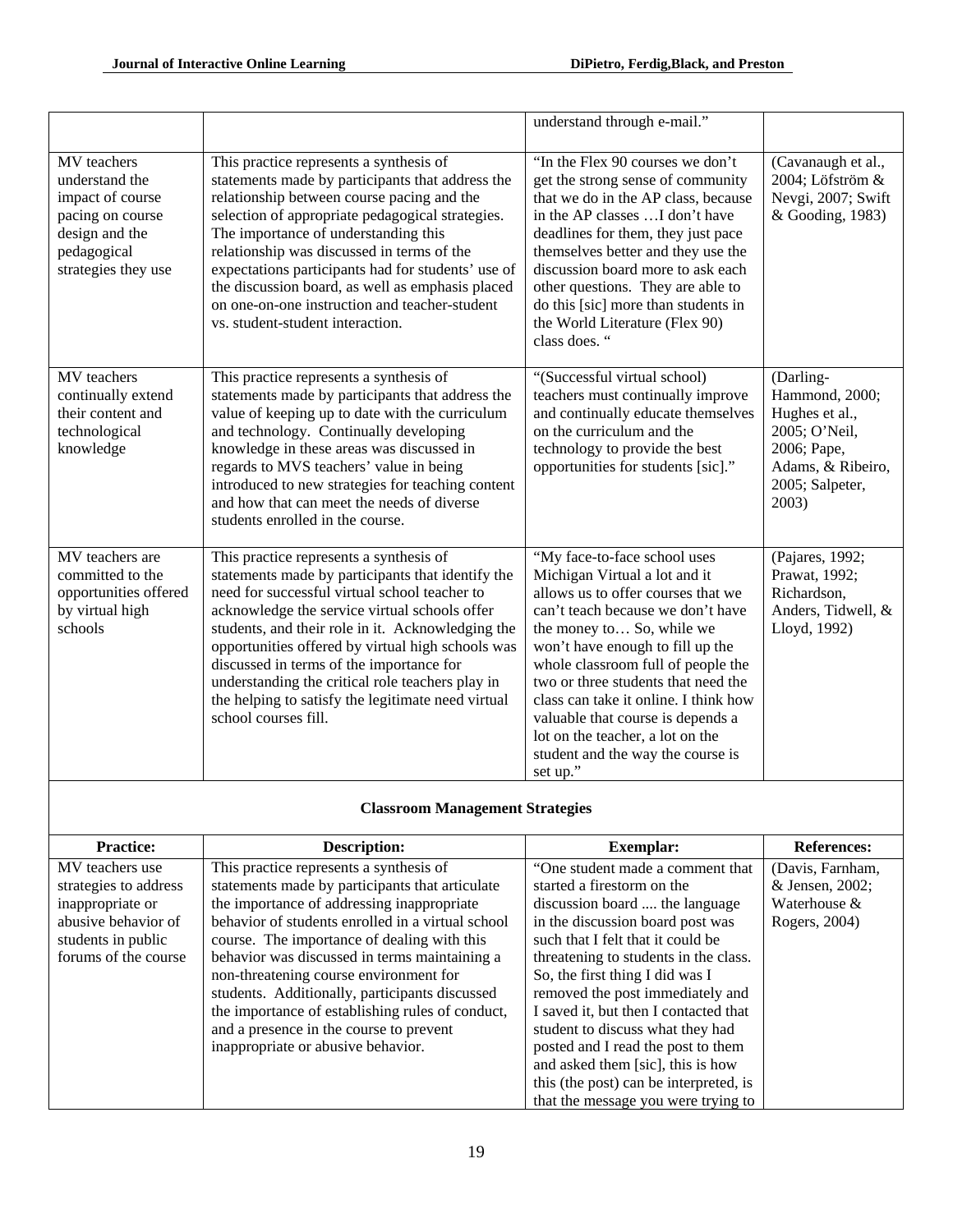|                                                                                                                           |                                                                                                                                                                                                                                                                                                                                                                                                                                     | portray? If it was not, please<br>understand you have a right to your<br>opinion but are there other ways<br>we could phrase this so you feel<br>like you have a voice, but you are<br>not impinging on the voice or the<br>learning environment of the other<br>classmates"                                                                                                                                                                                                                                                                                                                                                                                                                                                                                                                                                                                                                                                                                                                                                              |                                                                                                           |
|---------------------------------------------------------------------------------------------------------------------------|-------------------------------------------------------------------------------------------------------------------------------------------------------------------------------------------------------------------------------------------------------------------------------------------------------------------------------------------------------------------------------------------------------------------------------------|-------------------------------------------------------------------------------------------------------------------------------------------------------------------------------------------------------------------------------------------------------------------------------------------------------------------------------------------------------------------------------------------------------------------------------------------------------------------------------------------------------------------------------------------------------------------------------------------------------------------------------------------------------------------------------------------------------------------------------------------------------------------------------------------------------------------------------------------------------------------------------------------------------------------------------------------------------------------------------------------------------------------------------------------|-----------------------------------------------------------------------------------------------------------|
| MV teachers monitor<br>venues of public<br>communication in<br>their course to<br>identify students in<br>personal crisis | This practice represents a synthesis of<br>statements made by participants that<br>acknowledge the emotional turbulence of high<br>school students and the importance of being<br>active in the course to facilitate the identification<br>of students in need. The identification of<br>students in crisis and what measure should be<br>taken to ensure their well-being were included in<br>the statements made by participants. | "I had a student one time that just,<br>he used the discussion board as a<br>cry for help and just said,<br>something to the effect of no one<br>cares, I'm going to get a gun or<br>something. We contacted the<br>police right away and the school<br>district and they got that but<br>issues like that really worry me,<br>because you're not on 24 hours,<br>they're not right in front of you."                                                                                                                                                                                                                                                                                                                                                                                                                                                                                                                                                                                                                                     | (Connor-Greene,<br>2000; Whitlock,<br>Powers, &<br>Eckenrode, 2006)                                       |
|                                                                                                                           | <b>Pedagogical Strategies:</b><br><b>Assessment</b>                                                                                                                                                                                                                                                                                                                                                                                 |                                                                                                                                                                                                                                                                                                                                                                                                                                                                                                                                                                                                                                                                                                                                                                                                                                                                                                                                                                                                                                           |                                                                                                           |
| <b>Practice:</b>                                                                                                          | <b>Description:</b>                                                                                                                                                                                                                                                                                                                                                                                                                 | <b>Exemplar:</b>                                                                                                                                                                                                                                                                                                                                                                                                                                                                                                                                                                                                                                                                                                                                                                                                                                                                                                                                                                                                                          | <b>References:</b>                                                                                        |
| MV teachers use<br>multiple strategies to<br>assess student<br>learning                                                   | This practice represents a synthesis of<br>statements made by participants that identify the<br>need for successful virtual school teacher to<br>utilize multiple modes of assessment in their<br>course. While all participants indicated the use<br>of multiple strategies, there were significant<br>differences in the types of strategies used based<br>on the content area of the course.                                     | "Depending on the course there<br>are definitely different strategies<br>and types [sic] of assignments<br>for one of my courses [sic] each<br>semester there is a collaborative<br>learning unit - even though we're<br>going through a Flex course, I<br>make all students do that at the<br>same time, they work in<br>collaborative groups. I try to<br>organize these groups based on<br>spreading out ability level,<br>spreading out gender, spreading<br>out where the kids are from, and<br>then, they have to  each take on<br>a role. Then, they have to discuss<br>from their perspective, the<br>perspective that they research<br>whether this should be done or not,<br>and they have to come to a group<br>decision. So, they actually have to<br>work together to come up with a<br>decision and then they create<br>PowerPoint presentations<br>individually and then they get to<br>see each other's PowerPoint<br>presentations and have to comment<br>about the way people have<br>presented their information, what | (Borland,<br>Lockhart, &<br>Howard, 2000;<br>Campbell, Floyd,<br>& Sheridan, 2002;<br>Carey et al., 2001) |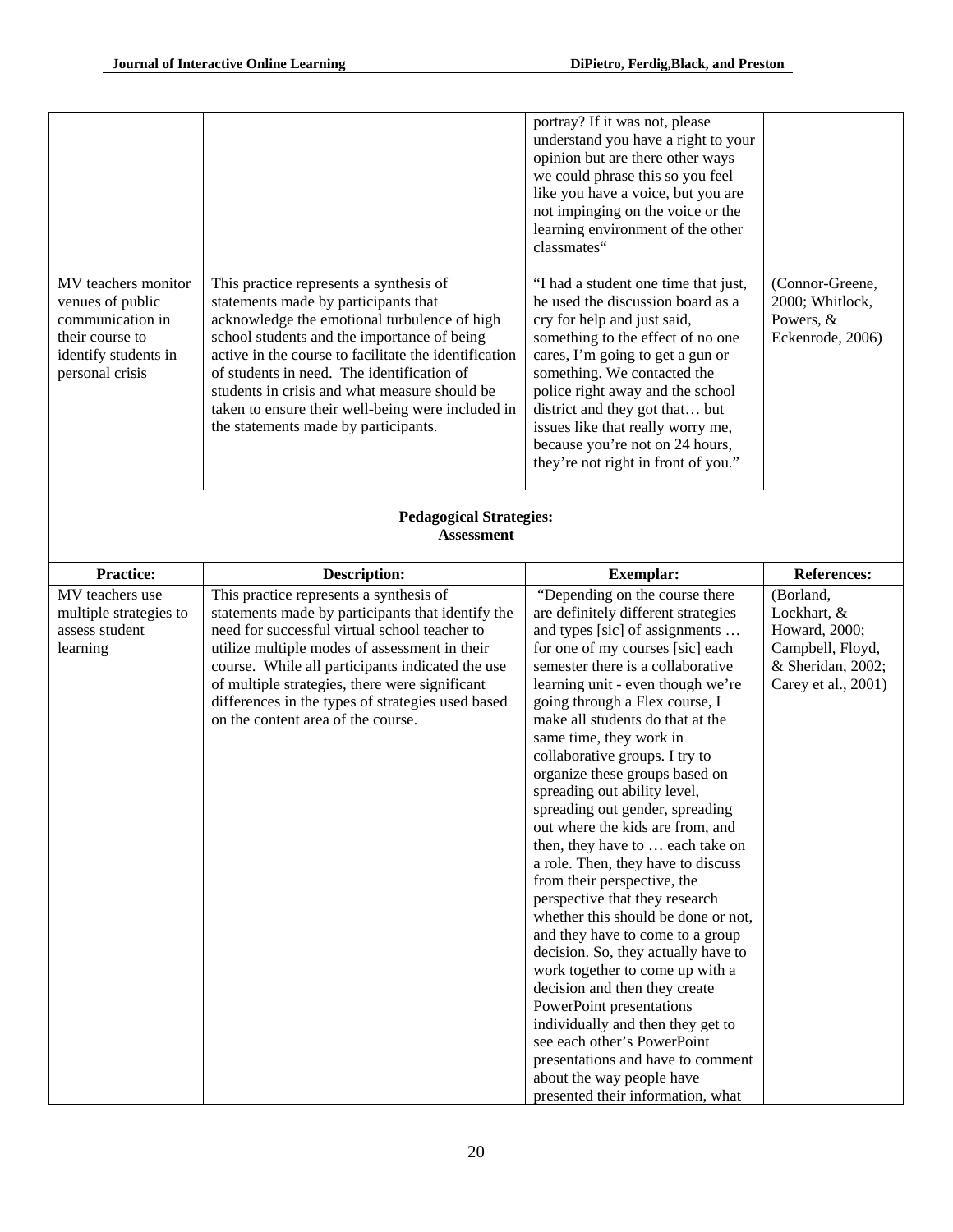|                                                                                                                                                                                   |                                                                                                                                                                                                                                                                                                                                                                                                                          | they liked about the presentations<br>and what they found interesting<br>within those presentations."                                                                                                                                                                                                                                                                                                                                                  |                                                                                    |
|-----------------------------------------------------------------------------------------------------------------------------------------------------------------------------------|--------------------------------------------------------------------------------------------------------------------------------------------------------------------------------------------------------------------------------------------------------------------------------------------------------------------------------------------------------------------------------------------------------------------------|--------------------------------------------------------------------------------------------------------------------------------------------------------------------------------------------------------------------------------------------------------------------------------------------------------------------------------------------------------------------------------------------------------------------------------------------------------|------------------------------------------------------------------------------------|
| MV teachers use<br>alternative<br>assessment strategies<br>that allow students<br>the opportunity to<br>represent their<br>knowledge in ways<br>that are personally<br>meaningful | This practice represents a synthesis of<br>statements made by participants that address the<br>benefits of integrating personal representations<br>of knowledge as a strategy for assessment.<br>Using this type of assessment strategy was<br>talked about in terms of the instructional<br>benefits it offers by making content more<br>personally relevant to students and experiences<br>with content more concrete. | "If I have a project and give<br>students the outcomes, what I need<br>them to understand [sic] Then I<br>can ask them  Now, how can<br>you do that for me, what<br>technology could you use? I would<br>have kids come to me and say,<br>well, I play with Flash, can I make<br>a Flash movie? I didn't even know<br>what a Flash movie was, but said<br>sure, go for it, surprise me."                                                               | (Anderson, 2004a;<br>McCombs &<br>Vakilia, 2005; Von<br>Secker & Lissitz,<br>1999) |
| MV teacher use<br>alternative<br>assessment strategies<br>to accommodate the<br>varying learning<br>styles of their<br>students                                                   | This practice represents a synthesis of<br>statements made by participants that identify the<br>value of utilizing alternative strategies for<br>accurately assessing student content knowledge<br>acquisition. Use of alternative assessments was<br>discussed in regards to the opportunity they<br>offer students to demonstrate their knowledge in<br>a manner consistent with their learning style.                 | "I really feel that the assessments<br>are much better online  In an<br>online environment you have many<br>ways to be able to assess a student,<br>discussion boards. I am sure you<br>are familiar with those, is really<br>good for students who may not be<br>good test takers but [sic]are able to<br>talk about what they are learning,<br>so having them do that in a<br>discussion board environment is a<br>fabulous way to assess students." | (Graham, Cagiltay,<br>Lim, Craner, &<br>Duffy, 2001;<br>Krämer &<br>Schmidt, 2001) |
|                                                                                                                                                                                   |                                                                                                                                                                                                                                                                                                                                                                                                                          |                                                                                                                                                                                                                                                                                                                                                                                                                                                        |                                                                                    |

## **Pedagogical Strategies: Engaging Students with Content**

| <b>Practice:</b>                                                                                                         | <b>Description:</b>                                                                                                                                                                                                                                                                                                                                                                                                                  | <b>Exemplar:</b>                                                                                                                                                                                  | <b>References:</b>                                                                                                      |
|--------------------------------------------------------------------------------------------------------------------------|--------------------------------------------------------------------------------------------------------------------------------------------------------------------------------------------------------------------------------------------------------------------------------------------------------------------------------------------------------------------------------------------------------------------------------------|---------------------------------------------------------------------------------------------------------------------------------------------------------------------------------------------------|-------------------------------------------------------------------------------------------------------------------------|
| MV teachers build in<br>course components to<br>reflect the interests of<br>students enrolled in<br>the course           | This practice represents a synthesis of<br>statements made by participants that address<br>teachers using student interests making the<br>course engaging for students. Integrating<br>knowledge about students' interests was<br>discussed in relation to the value this strategy<br>has for facilitating engagement with the learning<br>process and a level of enjoyment which can<br>ultimately enhance the learning of content. | "We're trying some different ways<br>of integrating their interest, and<br>[sic] their skills in teaching them,<br>so they see how what they are<br>learning prepares them for their<br>future. " | (Bellon & Oates,<br>2002; McCombs $\&$<br>Vakilia, 2005;<br>Palloff & Pratt,<br>1999; Shin, 2006;<br>Vandergrift, 2002) |
| MV teachers are<br>flexible in their use<br>of pedagogical<br>strategies to<br>accommodate<br>varying learning<br>styles | This practice represents a synthesis of<br>statements made by participants that address the<br>need for teachers to use student-centered<br>pedagogical practices. Utilizing student-<br>centered practices was identified as a means for<br>addressing the various learning styles of students<br>enrolled in the course, and meeting their<br>instructional needs.                                                                 | "A successful virtual school"<br>teacher uses a variety of ways to<br>make sure that their students are<br>engaged, and they see relevance in<br>what they are being taught"                      | (Coppola, 2002;<br>Gudmundsdottir,<br>1990; Herring,<br>2004; Vrasidas &<br>McIsaac, 2000)                              |
| MV teachers<br>establish strong                                                                                          | This practice represents a synthesis of<br>statements made by participants that address the                                                                                                                                                                                                                                                                                                                                          | "Well, beside making a connection<br>with my students I also like to                                                                                                                              | (Davis & Roblyer,<br>2005; Feiman-                                                                                      |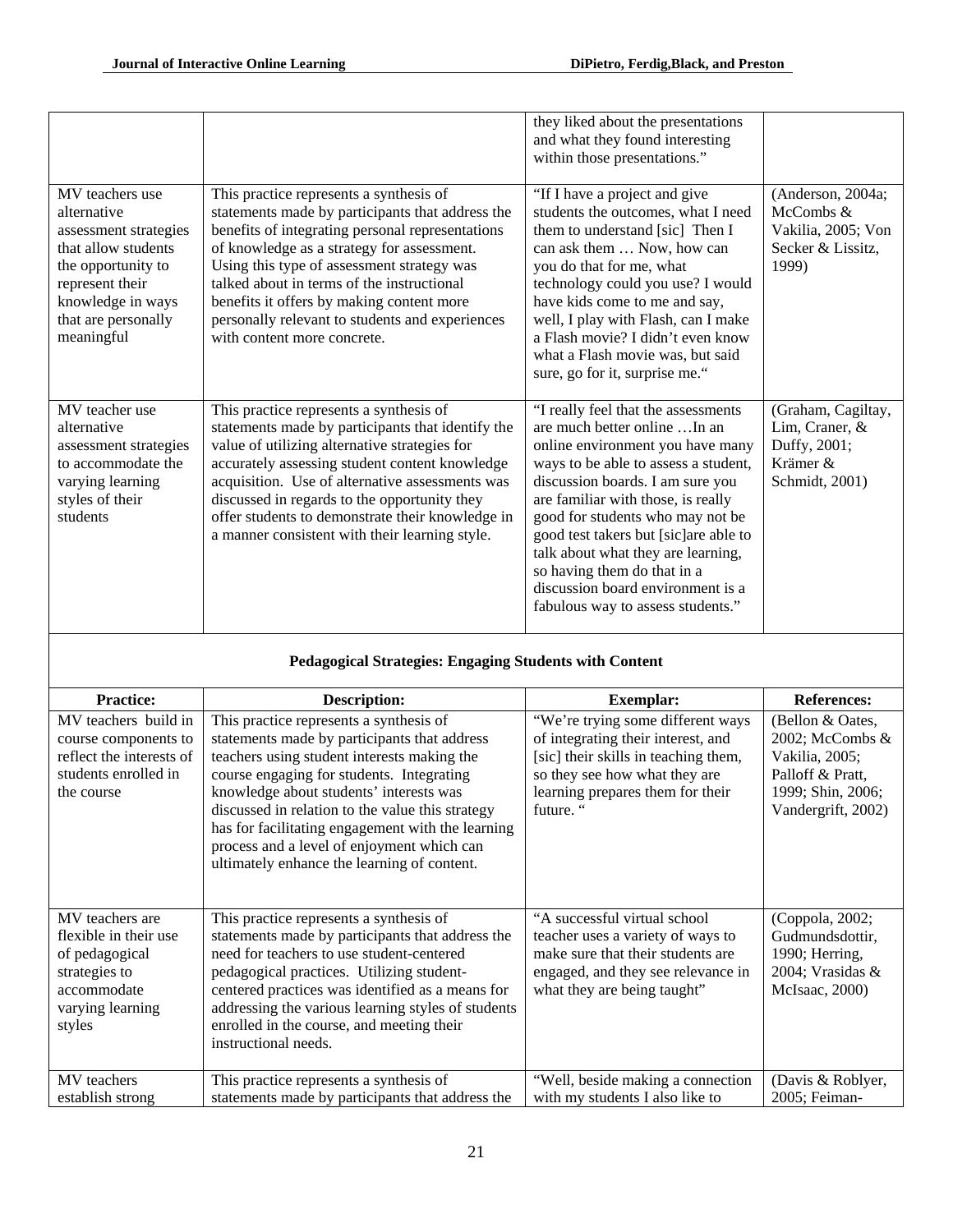| relationships with<br>mentors                                                                                                                         | important role of mentors in supporting student<br>learning. Forming strong relationships with on-<br>site mentors was identified as a critical factor for<br>facilitating student learning by ensuring they<br>have the on-site support needed to be successful.                                                                                                                                                                                                          | form strong relationships with the<br>mentors of their school because<br>those are the people that  if they<br>know what's going on I have a<br>much better chance of having the<br>students pass my class<br>successfully"                                                                                                                                                                                                                                                                                                                                                                                                                                                                                                                                                                                                                | Nemser, 2001;<br>Kurtz et al., 2004b)                                                                             |
|-------------------------------------------------------------------------------------------------------------------------------------------------------|----------------------------------------------------------------------------------------------------------------------------------------------------------------------------------------------------------------------------------------------------------------------------------------------------------------------------------------------------------------------------------------------------------------------------------------------------------------------------|--------------------------------------------------------------------------------------------------------------------------------------------------------------------------------------------------------------------------------------------------------------------------------------------------------------------------------------------------------------------------------------------------------------------------------------------------------------------------------------------------------------------------------------------------------------------------------------------------------------------------------------------------------------------------------------------------------------------------------------------------------------------------------------------------------------------------------------------|-------------------------------------------------------------------------------------------------------------------|
| MV teachers use<br>multiple strategies to<br>form relationships<br>that support rich<br>interactions with<br>students                                 | This practice represents a synthesis of<br>statements made by participants that address the<br>need to form strong relationships students<br>enrolled in their virtual school course.<br>Establishing and nurturing these relationships<br>with students was discussed in terms of the<br>impact it has on the quality of interaction in the<br>course, as well as the formation of community.                                                                             | "We do look for having a very<br>rich interaction with our students<br>and if we have  there are<br>sometimes we will run a course<br>with five kids, three of them start<br>now, finish right away, and then<br>we have another one come in and<br>not do anything, and then we have<br>another one come in. So, really the<br>requirement of interaction on the<br>discussion board can be hard to<br>force because there isn't anybody<br>there to interact with. Once again,<br>that's where the teacher has to step<br>in and meet that student halfway<br>and say, okay, I will be that<br>interactive force for you, I will<br>give you a limited feedback, ask<br>me questions and I will be the<br>interactive person. Then they can<br>actually get a greater advantage<br>perhaps than they would from the<br>peer interaction" | (Coppa, 2004;<br>Coppola, 2002;<br>Swan, 2004a,<br>2004b; Swift &<br>Gooding, 1983;<br>Woods & Ebersole,<br>2003) |
| MV teachers<br>motivate students by<br>clearly organizing<br>and structuring<br>content                                                               | This practice represents a synthesis of<br>statements made by participants that emphasized<br>the need for courses to implement effective<br>strategies of instructional design. Participants<br>talked about the importance of content based<br>instructional design in relation to effectively<br>meeting the needs of students, as well as<br>providing a motivational element to support<br>course completion.                                                         | "I like everything to be laid out for<br>them so they can clearly<br>understand the directions, clearly<br>understand what I am asking for<br>and then they know what they need<br>to do and not do."                                                                                                                                                                                                                                                                                                                                                                                                                                                                                                                                                                                                                                      | (Anderson, 2004b;<br>Bellon & Oates,<br>2002; McCombs &<br>Vakilia, 2005)                                         |
| MV teachers embed<br>deadlines within the<br>content structure to<br>motivate students in<br>self paced courses to<br>complete course<br>requirements | This practice represents a synthesis of<br>statements made by participants that express the<br>need for teachers to implement activities and<br>deadlines within the course to propel students<br>toward its completion. Encouraging students to<br>actively participate in course discussions and<br>remain on-task so they may excel in the course<br>and meet all necessary requirements were also<br>identified as valuable outcomes associated with<br>this strategy. | "The teacher has to be very, very<br>organized. I knew exactly what<br>content needed to be covered, I<br>knew exactly when we had to<br>cover it, when we were finished. I<br>had a calendar, and I started off<br>being a little bit flexible, and I<br>learned my fellow high school<br>kids, flexibility is not always good,<br>that they are natural procrastinators<br>in an AP class, these are A<br>students, they are involved in<br>everything in their school, and if<br>you offer them flexibility your<br>class is always at the bottom of                                                                                                                                                                                                                                                                                    | (Graham et al.,<br>2001)                                                                                          |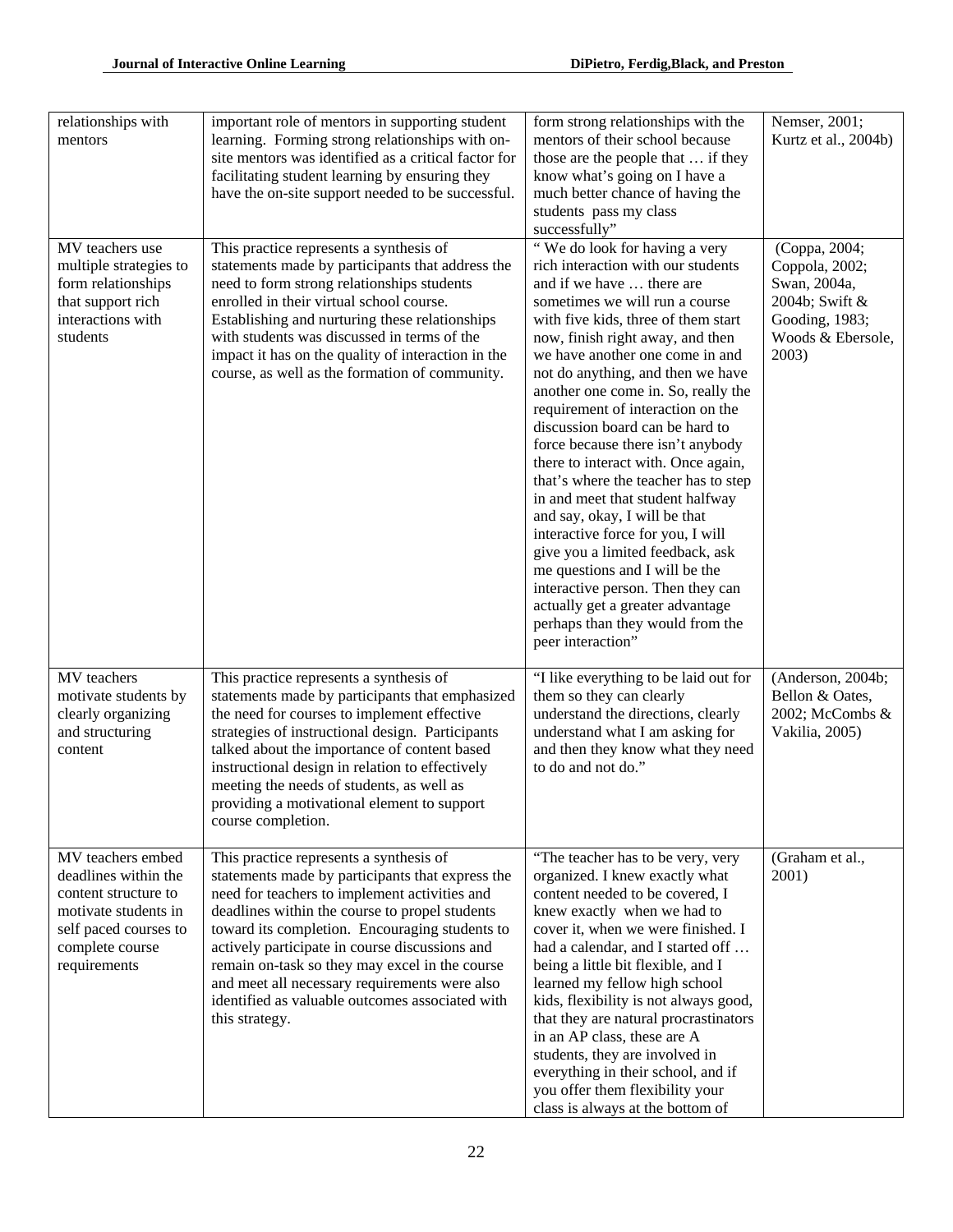|                                                                                                                                        |                                                                                                                                                                                                                                                                                                                                                                                                                                                                    | their priority list, and [sic] I am not<br>saying that in a negative just they<br>are over extended  So, I learned<br>to have very, very firm deadlines."                                                                                                                                  |                                                         |
|----------------------------------------------------------------------------------------------------------------------------------------|--------------------------------------------------------------------------------------------------------------------------------------------------------------------------------------------------------------------------------------------------------------------------------------------------------------------------------------------------------------------------------------------------------------------------------------------------------------------|--------------------------------------------------------------------------------------------------------------------------------------------------------------------------------------------------------------------------------------------------------------------------------------------|---------------------------------------------------------|
| MV teachers provide<br>students with<br>multiple<br>opportunities to<br>engage content in<br>ways that suit varying<br>learning style. | This practice represents a synthesis of<br>statements made by participants that describe a<br>need to provide students with multiple<br>opportunities for interacting with content. The<br>integration of different mediums to deliver the<br>same content, such as adding an audio<br>component to a textual component, were<br>discussed as means for encouraging students<br>active participation in a course and maintaining<br>their engagement with content. | "It's so important to be able to<br>navigate what's out there and<br>really utilize what's best for the<br>students because nowadays, you<br>[sic] can have your whole lectures<br>online, they can watch a video and<br>they can hear and see you working<br>out a problem step by step." | (Hein & Budny,<br>1999: Neuhauser.<br>2002; Shin, 2006) |

| <b>Pedagogical Practices: Making Course Meaningful for Students</b>                                                                                   |                                                                                                                                                                                                                                                                                                                                                                                                                                                                                        |                                                                                                                                                                                                                                                                                                                                                                                                                                                                                                                                                                                                                                                                                                                                                                                                                       |                                                                                                                                                   |
|-------------------------------------------------------------------------------------------------------------------------------------------------------|----------------------------------------------------------------------------------------------------------------------------------------------------------------------------------------------------------------------------------------------------------------------------------------------------------------------------------------------------------------------------------------------------------------------------------------------------------------------------------------|-----------------------------------------------------------------------------------------------------------------------------------------------------------------------------------------------------------------------------------------------------------------------------------------------------------------------------------------------------------------------------------------------------------------------------------------------------------------------------------------------------------------------------------------------------------------------------------------------------------------------------------------------------------------------------------------------------------------------------------------------------------------------------------------------------------------------|---------------------------------------------------------------------------------------------------------------------------------------------------|
| <b>Practice:</b>                                                                                                                                      | <b>Description:</b>                                                                                                                                                                                                                                                                                                                                                                                                                                                                    | <b>Exemplar:</b>                                                                                                                                                                                                                                                                                                                                                                                                                                                                                                                                                                                                                                                                                                                                                                                                      | <b>References:</b>                                                                                                                                |
| MV teachers use<br>strategies to connect<br>with students                                                                                             | This practice represents a synthesis of<br>statements made by participants that emphasize<br>the need for establishing a strong teacher-student<br>relationship. The importance of connecting with<br>students was discussed in terms of the positive<br>outcomes forming these relationships has on<br>facilitating student interest. This connection<br>establishes a foundation that demonstrates a<br>commitment to student success.                                               | "I think a lot of times asking the<br>kids to come to us and say, here<br>are my outcomes, how does that<br>relate to your life? I found a lot of<br>times with my most hesitant<br>students, they just needed me to sit<br>down with them and say, now,<br>wait a minute, you're a heck of a<br>farmer because that's where we<br>live, we're very rural, so you're a<br>heck of a farmer maybe you live<br>in a farm community but there are<br>no fields available, or what type of<br>farming will I go into and what are<br>some of the struggles they will go<br>into? They watch the market, they<br>have to know the economy, and<br>it's month to month for them, on<br>paper they're broke all the time.<br>So, just having them come in and<br>say, how [sic] does this relate<br>directly to your life. " | (Coppola, 2002)                                                                                                                                   |
| MV teachers engage<br>students in<br>conversations about<br>content and non-<br>content related topics<br>to form a relationship<br>with each student | This practice represents a synthesis of<br>statements made by participants that affirm the<br>need to demonstrate interest in students' out-of-<br>course lives. Forming an understanding for<br>students' out-of-school lives was discussed in<br>relation to the instructional opportunities such<br>knowledge offers teachers for making the course<br>personally meaningful to students, as well as<br>providing a means for communicating their<br>vested interest in the course. | "My students wanted to connect<br>with me as a teacher, they were<br>still face-to-face natives of the<br>classroom. So, they would send me<br>their prom pictures, and they<br>would tell me about their<br>basketball games, and the longer I<br>taught online, the less students do<br>that and that worries me because<br>that tells me that they are getting<br>used to the idea that I turn it in, I<br>get a grade, I walk away and I'm                                                                                                                                                                                                                                                                                                                                                                        | (Berge & Collins,<br>1995; Hara, Bonk,<br>& Angeli, 1998;<br>Kanuka, Liam<br>Rourke, &<br>Laflamme, 2007;<br>Oren, Mioduser, &<br>Nachmias, 2002) |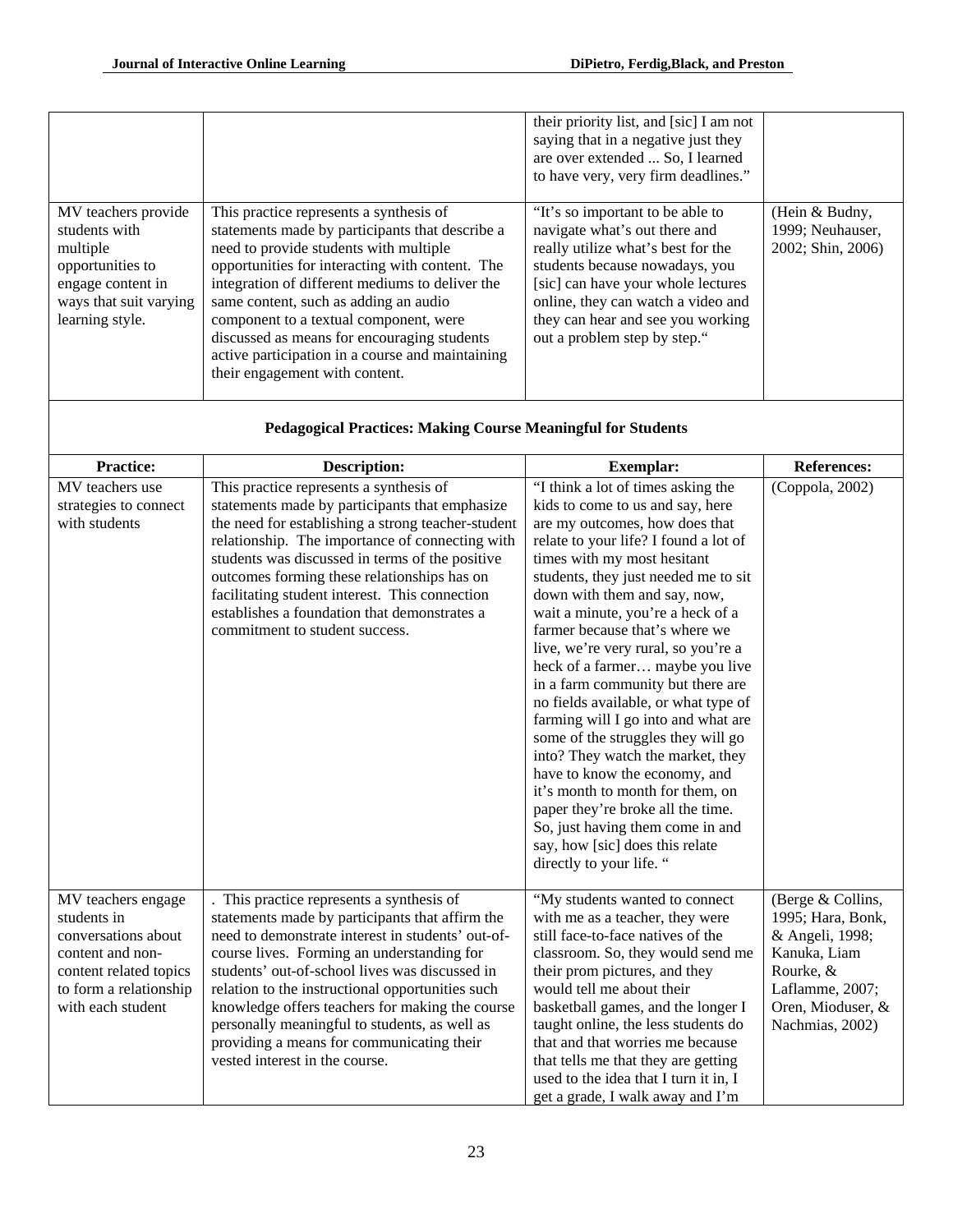|                                                                                                                                         |                                                                                                                                                                                                                                                                                                                                                                        | done with it."                                                                                                                                                                                                                                                                                                                                                                                                                                                                |                                                                                            |
|-----------------------------------------------------------------------------------------------------------------------------------------|------------------------------------------------------------------------------------------------------------------------------------------------------------------------------------------------------------------------------------------------------------------------------------------------------------------------------------------------------------------------|-------------------------------------------------------------------------------------------------------------------------------------------------------------------------------------------------------------------------------------------------------------------------------------------------------------------------------------------------------------------------------------------------------------------------------------------------------------------------------|--------------------------------------------------------------------------------------------|
| MV teachers<br>encourage and<br>support<br>communication<br>between students                                                            | This practice represents a synthesis of<br>statements made by participants that indicate the<br>value of encouraging student-student<br>communication in a course. The value of<br>encouraging these relationships was discussed in<br>terms of the social climate that forms as a result<br>and the opportunities offered by establishing a<br>community of learners. | "Kids are going back, some of<br>them are posting three, four times<br>to a thread because they get<br>engaged in the conversation, the<br>material is interesting. But they<br>talk about other things too like,<br>football. Whatever it is about<br>using the boards, it has the ability<br>to make it (the content) very<br>interesting for them."                                                                                                                        | (Blignaut $&$<br>Trollip, 2003;<br>McIsaac & Craft,<br>2003; Swan et al.,<br>2000)         |
| MV teachers seek out<br>and make available a<br>variety of<br>supplemental support<br>tools to meet the<br>diverse needs of<br>students | This practice represents a synthesis of<br>statements made by participants that discuss the<br>importance of teachers recognizing the range of<br>learning needs of students enrolled in their<br>virtual school course. Participants discussed the<br>need for identifying and integrating appropriate<br>supplemental materials to support student<br>success.       | "So basically in [sic] our<br>blackboard environment a list<br>appears  which has all kinds of<br>additional material and access to<br>all kinds of sites that they can get<br>more information if they're<br>struggling. They get [sic] access to<br>different things. For specific<br>students that are struggling and ask<br>me for specific help I will do more<br>specific things with them. Maybe<br>send them to different places or do<br>more one-on-one with them." | (Koszalka &<br>Bianco, 2001;<br>Papanikolaou et al.,<br>2005; Phipps &<br>Merisotis, 2000) |
|                                                                                                                                         | <b>Pedagogical Strategies:</b><br><b>Providing Support</b>                                                                                                                                                                                                                                                                                                             |                                                                                                                                                                                                                                                                                                                                                                                                                                                                               |                                                                                            |
| <b>Practice:</b>                                                                                                                        | <b>Description:</b>                                                                                                                                                                                                                                                                                                                                                    | <b>Exemplar:</b>                                                                                                                                                                                                                                                                                                                                                                                                                                                              | <b>References:</b>                                                                         |
| MV teachers monitor<br>student progress<br>closely and interact<br>with students to                                                     | This practice represents a synthesis of<br>statements made by participants that discuss                                                                                                                                                                                                                                                                                | "VS teachers need to be intuitive,                                                                                                                                                                                                                                                                                                                                                                                                                                            | (Bransford, Brown,                                                                         |
| determine where gaps<br>in knowledge may<br>exist.                                                                                      | methods for determining when a gap in student<br>knowledge exists. This was addressed by<br>participants in relation to the strategies used to<br>identify gaps in students' prior content<br>knowledge and methods for remediation of that<br>knowledge.                                                                                                              | meaning they need to know what<br>questions to ask the students to<br>really make sure that they<br>understand the material because<br>it's, you know, if you're sitting<br>right next to somebody  they can<br>show the step-by-step process and<br>you can say 'oh, well, that's where<br>you went wrong'. So you really<br>need to be intuitive and ask the<br>right questions to understand<br>where they're lacking the<br>understanding."                               | & Cocking, 1999)                                                                           |
|                                                                                                                                         | <b>Pedagogical Strategies:</b><br><b>Communication &amp; Community</b>                                                                                                                                                                                                                                                                                                 |                                                                                                                                                                                                                                                                                                                                                                                                                                                                               |                                                                                            |
| <b>Practice:</b><br>MV teachers                                                                                                         | <b>Description:</b><br>This practice represents a synthesis of                                                                                                                                                                                                                                                                                                         | <b>Exemplar:</b><br>"We would post what I called                                                                                                                                                                                                                                                                                                                                                                                                                              | <b>References:</b>                                                                         |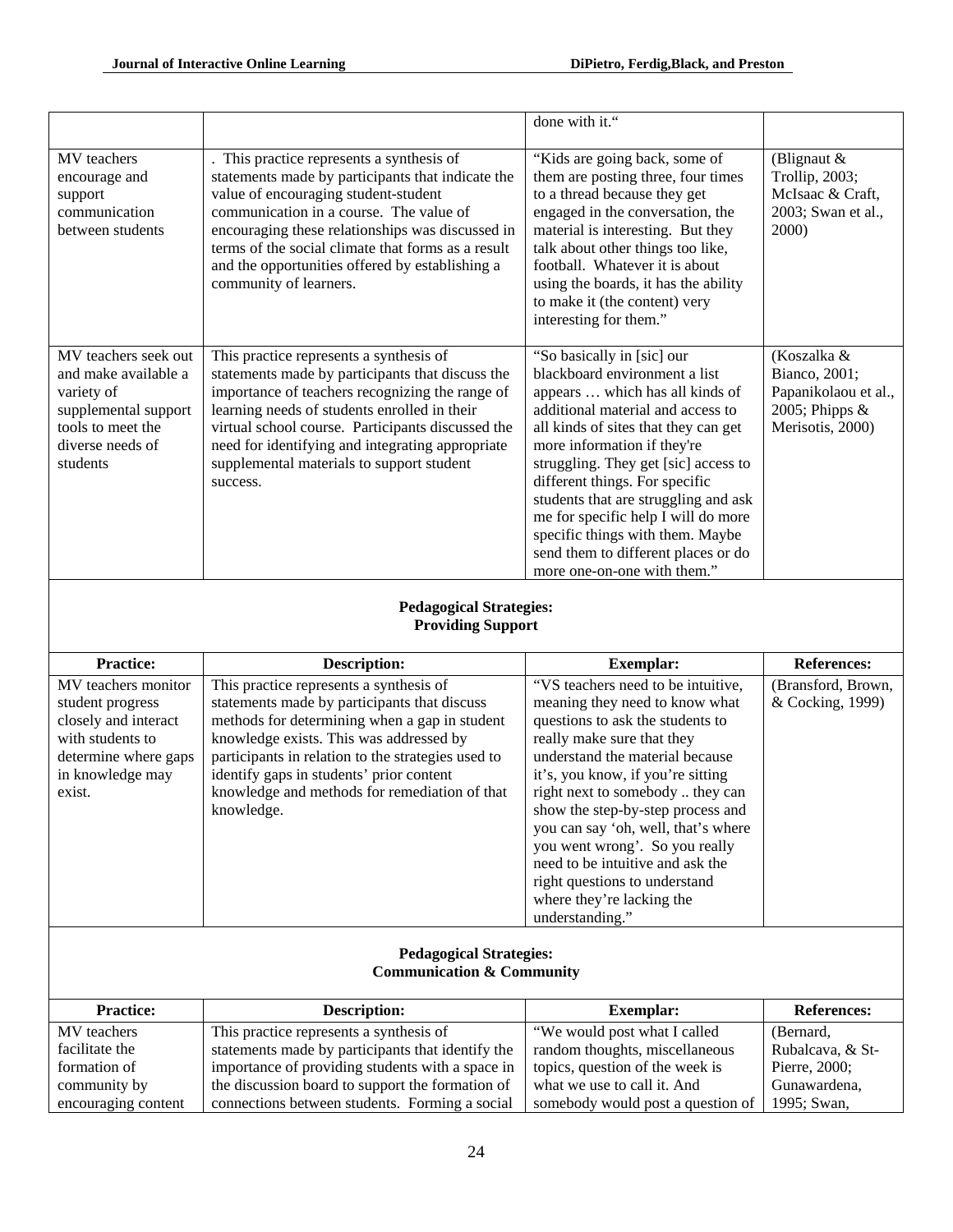| and non-content<br>related conversations<br>among students                                                                      | community was discussed in relation to the<br>value student-student connections have for<br>providing additional venues of support.                                                                                                                                                                                                                                      | the week, it might be what's your<br>favorite song at the moment, and<br>sometimes they were content<br>related discussions, sometimes<br>they were just random things, but<br>it's funny because after the class<br>you think about as an adult, what<br>you remember about high school?<br>You don't remember the content,<br>you remember all the little stories<br>and the little silly things that you<br>did, and I was readying my<br>students under the year<br>evaluations, that's what they<br>remembered, it's all about<br>miscellaneous discussions we had<br>in our random topics."                                                                 | 2004b)                                     |
|---------------------------------------------------------------------------------------------------------------------------------|--------------------------------------------------------------------------------------------------------------------------------------------------------------------------------------------------------------------------------------------------------------------------------------------------------------------------------------------------------------------------|-------------------------------------------------------------------------------------------------------------------------------------------------------------------------------------------------------------------------------------------------------------------------------------------------------------------------------------------------------------------------------------------------------------------------------------------------------------------------------------------------------------------------------------------------------------------------------------------------------------------------------------------------------------------|--------------------------------------------|
| MV teachers interact<br>with students using<br>multiple channels of<br>communication<br>(telephone, IM, etc)<br>provide support | This practice represents a synthesis of<br>statements made by participants that identify the<br>multiple tools used to support student-teacher<br>communication. These communication tools<br>were discussed in relation to their facilitation of<br>a climate promoting open communication<br>between teacher and student to support<br>discussion and provide support. | "They know that I am here, they<br>know that if they have questions<br>for me, they can call me. I talk to<br>my students all the time on a<br>phone, or they can e-mail me, but I<br>am here, I am really a teacher, I am<br>really a person and I really want<br>them to learn  no matter what<br>class I teach."                                                                                                                                                                                                                                                                                                                                               | (Howell, 2001;<br>Kanuka et al.,<br>2007)  |
| MV teachers provide<br>students with quick<br>feedback to maintain<br>their motivation for<br>completing the<br>course          | This practice represents a synthesis of<br>statements made by participants that discuss the<br>importance of providing feedback. Providing<br>students with prompt, meaningful feedback was<br>discussed in relation to instructional outcomes<br>and the positive impact it has on student<br>motivation and engagement with the course.                                | "When the instructor doesn't<br>respond at all  the kids lose their<br>drive for excellence because they<br>don't feel that they are working<br>toward impressing anyone. So, the<br>communication is really important<br>and in particular when students<br>asks questions, Michigan Virtual<br>requires a 24-hour turnaround<br>during the week, and I think that's<br>crucial because in a classroom<br>setting, you raise your hand, you<br>ask the question, it's answered,<br>you can move on and in virtual<br>studying you don't have that<br>luxury and the longer these things<br>are not there I think, the more<br>likely they are to just drop off." | (Swan, 2004b;<br>Swift & Gooding,<br>1983) |
| MV teachers model<br>what 'formal' online<br>communication looks<br>like in discussion<br>boards and emails.                    | This practice represents a synthesis of<br>statements made by participants that address the<br>need for modeling interaction in a virtual school<br>course. Modeling interaction was identified as a<br>critical element in teaching students about<br>effective online communication strategies.                                                                        | "The other challenge is that often<br>times in spoken communication<br>We don't have to think through our<br>sentence structure and our spelling<br>and our word choice, but when you<br>are an online teacher, every word<br>you say is captured, it's frozen in<br>time and it's documented. And so,<br>if you don't take the time or don't<br>have the skills to communicate                                                                                                                                                                                                                                                                                   | (Rovai, 2002)                              |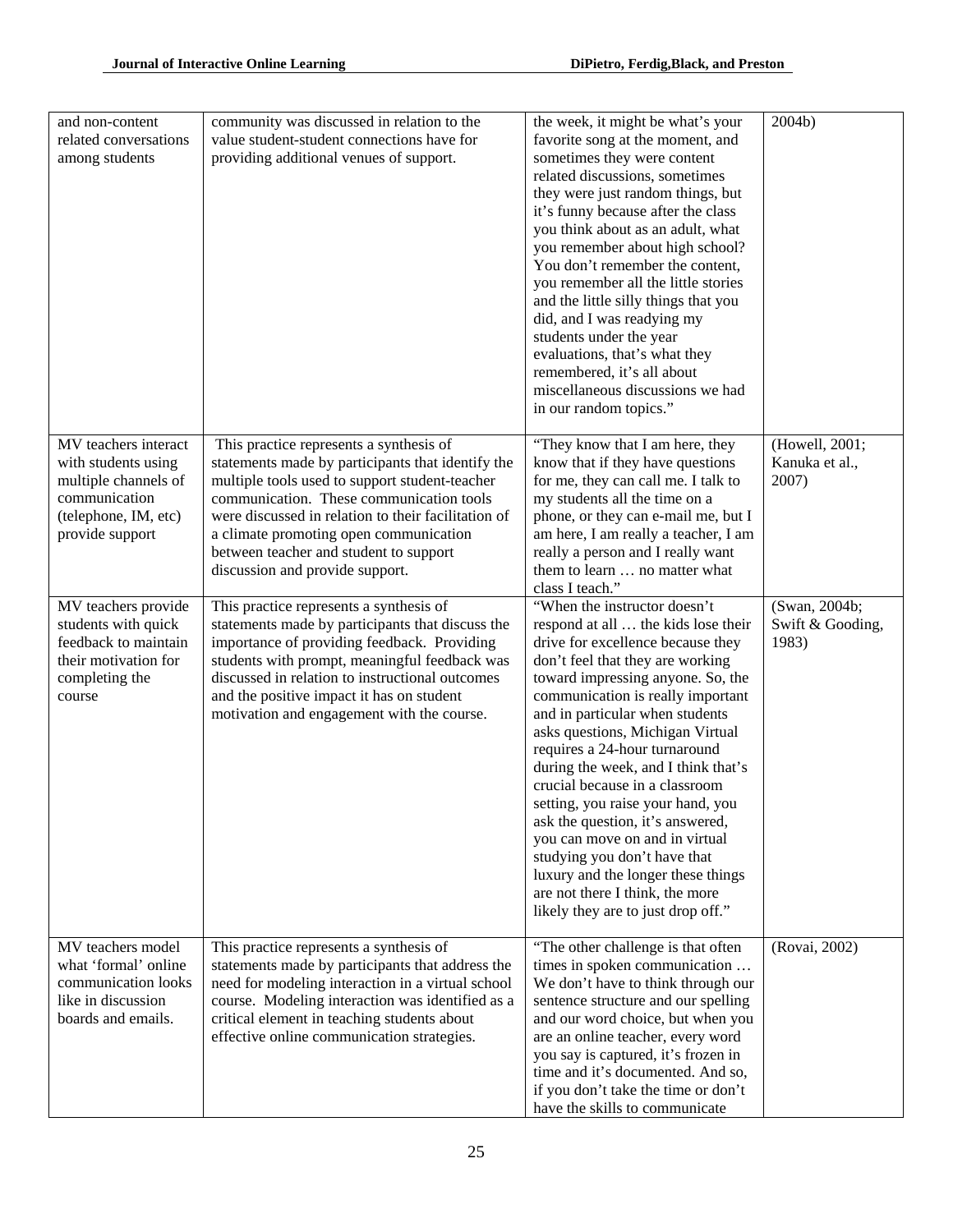|                                                                                                                                                                                  |                                                                                                                                                                                                                                                                                                                                                                                                                                                                                | accurately, I think you lose<br>creditability with your students.<br>That was one of the downfalls with<br>one of the courses my student took<br>this semester is, there were<br>numerous spelling errors (made by<br>the teacher), and yet he was being<br>graded on his spelling. "                                                                                                                                                                                                                                                                                                                                                                                                                                                                                                                                                                                                                                                                                                                                                                                                                                                                  |                                                                                     |
|----------------------------------------------------------------------------------------------------------------------------------------------------------------------------------|--------------------------------------------------------------------------------------------------------------------------------------------------------------------------------------------------------------------------------------------------------------------------------------------------------------------------------------------------------------------------------------------------------------------------------------------------------------------------------|--------------------------------------------------------------------------------------------------------------------------------------------------------------------------------------------------------------------------------------------------------------------------------------------------------------------------------------------------------------------------------------------------------------------------------------------------------------------------------------------------------------------------------------------------------------------------------------------------------------------------------------------------------------------------------------------------------------------------------------------------------------------------------------------------------------------------------------------------------------------------------------------------------------------------------------------------------------------------------------------------------------------------------------------------------------------------------------------------------------------------------------------------------|-------------------------------------------------------------------------------------|
| MV teachers<br>effectively monitor<br>the tone and emotion<br>of their<br>communications with<br>students                                                                        | This practice represents a synthesis of<br>statements made by participants that describe the<br>need for critically considering how<br>communications can be interpreted by students.<br>The importance of monitoring the written<br>communications with students was discussed in<br>relation to the ease with which students, lacking<br>the visual and auditory reinforcement provided<br>by facial gestures and vocal tone, can<br>misinterpret the contents of a message. | "I have to use parenthetical in<br>order to express what I am feeling<br>to students, often times to soften<br>the words I am saying so, they<br>don't read, let's say anger or<br>frustration, into the words."                                                                                                                                                                                                                                                                                                                                                                                                                                                                                                                                                                                                                                                                                                                                                                                                                                                                                                                                       | (Rovai, 2001,<br>2002)                                                              |
|                                                                                                                                                                                  | <b>Technology</b>                                                                                                                                                                                                                                                                                                                                                                                                                                                              |                                                                                                                                                                                                                                                                                                                                                                                                                                                                                                                                                                                                                                                                                                                                                                                                                                                                                                                                                                                                                                                                                                                                                        |                                                                                     |
| <b>Practice:</b>                                                                                                                                                                 | <b>Description:</b>                                                                                                                                                                                                                                                                                                                                                                                                                                                            | <b>Exemplar:</b>                                                                                                                                                                                                                                                                                                                                                                                                                                                                                                                                                                                                                                                                                                                                                                                                                                                                                                                                                                                                                                                                                                                                       | <b>References:</b>                                                                  |
| MV teachers<br>purposefully tie the<br>use of tools built into<br>the course<br>environment to state<br>benchmarks and<br>standards to support<br>student learning of<br>content | This practice represents a synthesis of<br>statements made by participants that address the<br>need for integrating meaningful uses of tools to<br>support students learning. These uses of<br>technological tools were discussed in relation to<br>identifying the specific academic goals using<br>such tools will serve as well as clearly tying<br>their use to state benchmarks.                                                                                          | "The class I took over teaching<br>[sic] had a discussion board<br>component built-in, and basically<br>every chapter had a content area<br>topic, and  whatever the topic<br>was they would have to ask some<br>question and  then students were<br>supposed to respond, and respond<br>to another student's response and I<br>did that for the first two weeks, I<br>thought I was pulling teeth in<br>itself. So that was something that it<br>just wasn't working for me. I<br>redesigned [sic] at the discussion<br>board and I matched up again with<br>the objectives and the topic we<br>would teach and I put all the topics<br>out there and then under a<br>particular topic every homework<br>assignment had a thread attached<br>to it meaning that if you have<br>questions on this particular<br>homework this is where you post<br>your questions, and once it was<br>specific to our class and the kids<br>could see that -- again, it really<br>wasn't to promote communication,<br>it was to provide help for students.<br>Now, all of a sudden the discussion<br>board became helpful, it didn't<br>become another assignment that | (Frydenberg, 2002;<br>Revenaugh, 2004;<br>U.S. Department<br>of Education,<br>2005) |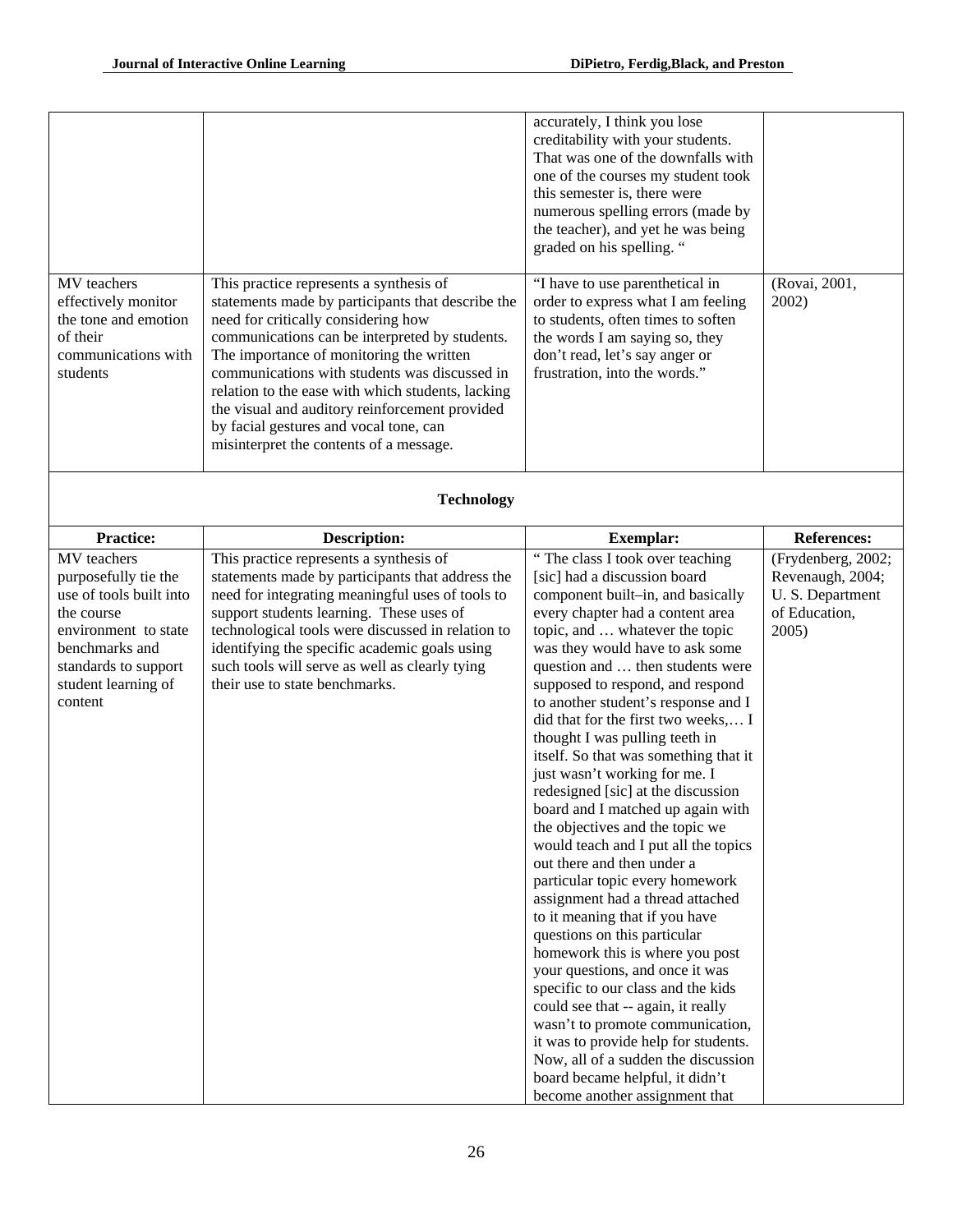|                                                                                                                                    |                                                                                                                                                                                                                                                                                                                                                                                                                                                             | they had to do. So, they started<br>communicating with each other<br>and they'd post a question, and if I<br>wasn't available they knew that I<br>talked during the day, but if I<br>wasn't at home from the school or<br>whatever they would help each<br>other and I also found out after a<br>while that as much as we had on<br>the discussion board, again which<br>is a major, major part of our class,<br>they did equal communication<br>using Instant messenger with each<br>other."                                                                                                                               |                                                                                        |
|------------------------------------------------------------------------------------------------------------------------------------|-------------------------------------------------------------------------------------------------------------------------------------------------------------------------------------------------------------------------------------------------------------------------------------------------------------------------------------------------------------------------------------------------------------------------------------------------------------|-----------------------------------------------------------------------------------------------------------------------------------------------------------------------------------------------------------------------------------------------------------------------------------------------------------------------------------------------------------------------------------------------------------------------------------------------------------------------------------------------------------------------------------------------------------------------------------------------------------------------------|----------------------------------------------------------------------------------------|
| MV teachers consider<br>issues of student<br>access to technology<br>when integrating web<br>based components<br>into their course | This practice represents a synthesis of<br>statements made by participants that address the<br>need to consider students access to internet and<br>computer technology required to use specific<br>web-based tools such as streaming media.                                                                                                                                                                                                                 | "I have not run into that (issues<br>with student access to technology)<br>as much as some of my colleagues,<br>but it just depends on your<br>students. I know, many of our rural<br>students especially from the upper<br>peninsula just do not have the<br>technology and the support to be<br>able to take part in some of our<br>courses. I haven't seen that as<br>much but it's always in back of<br>your mind when you are designing<br>the course and especially for<br>thinking about alternative<br>assessments."                                                                                                | (U.S. Department<br>of Education,<br>2005)                                             |
| MV teachers use their<br>content knowledge<br>and knowledge of<br>students to drive the<br>integration of<br>technology            | This practice represents a synthesis of<br>statements made by participants that indicate the<br>importance of making decisions regarding the<br>use of technology based on their content<br>knowledge and knowledge of their students.<br>The considerations that were discussed<br>identified various elements influencing decision-<br>making regarding the use of technology, as well<br>as the value it holds in relation to specific<br>content areas. | "For us to say every course must<br>have podcast I think is very<br>shortsighted because then suddenly<br>the teacher's expertise is limited<br>because that teacher is focusing<br>almost exclusively on how do I<br>portray my podcast and how do I<br>make that fit. When in fact the<br>content [sic] would be better suited<br>to capture using a whiteboard<br>session on blackboard rather than<br>doing a podcast, because kids<br>really need to see it rather than just<br>hear it. So, when it comes to the<br>partnership between content and<br>technology, I do think content has<br>to be at the forefront." | (Ferdig, 2006; Lee<br>& Hirumi, 2004b;<br>Shulman, 1986;<br>van Driel et al.,<br>1998) |

# **Implications and Conclusion**

Little research exists to address best practices of virtual school teaching in the K-12 context. Many of the publications and handbooks suggesting best practices have been based on face-to-face teaching research or on research of post-secondary online education. Much of the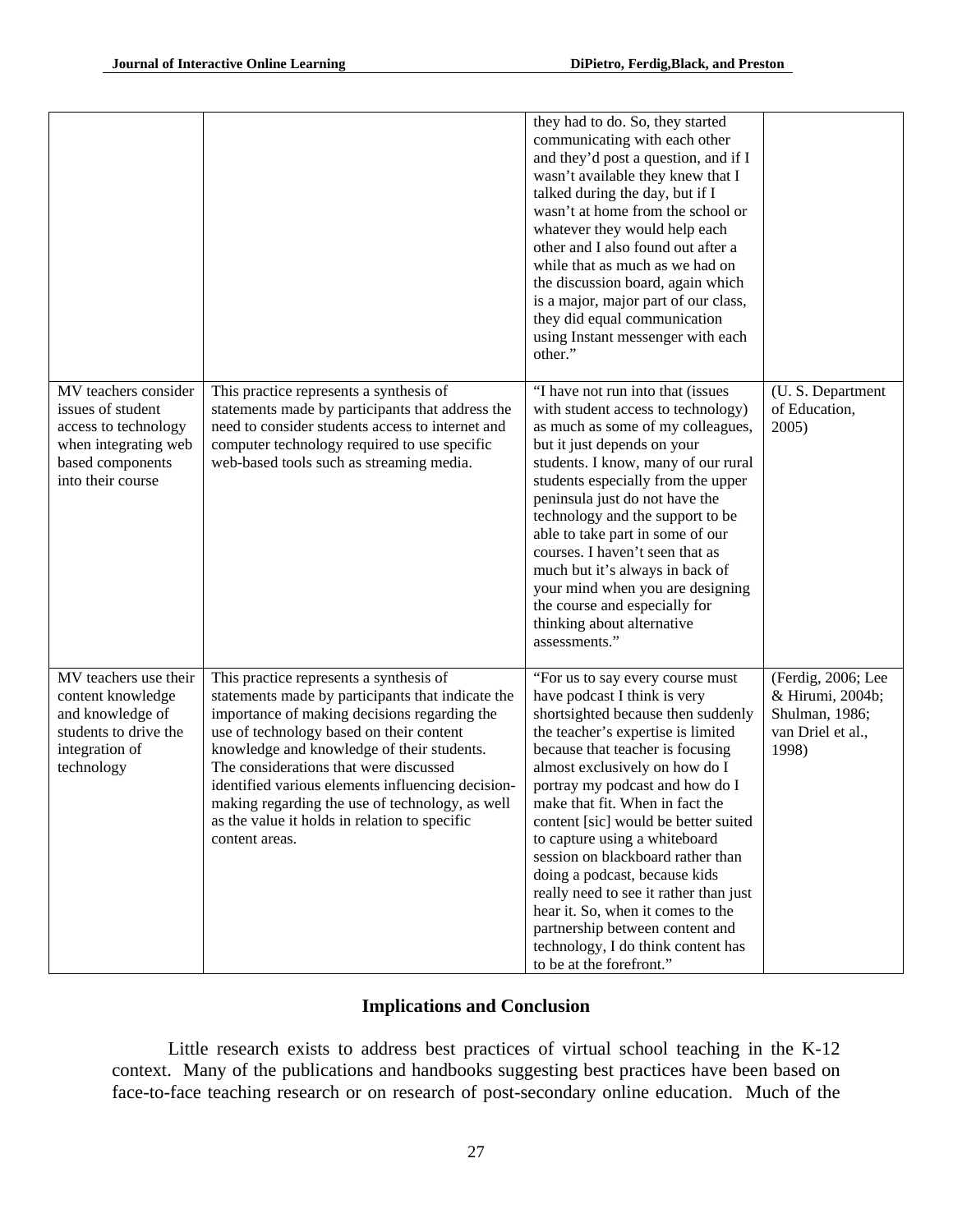work that does exist is content-free. This research study set out to provide that data. There are two potential limitations to this study. First, these 16 teachers were identified as exemplary based on their existing service and track record within the virtual school. Obviously, clearer definitions need to be established in the field regarding exemplary instruction. However, this is a recursive problem; without research on best practice, it is impossible to identify exemplary instructors. Without research on subjectively-defined exemplary instructors, it is impossible to determine best practice. This research study has set forth research-based best practices by which others can measure and test 'best practice.'

 A second potential limitation is that due to the scope of this work, a tremendous amount of exploration into technological pedagogical content knowledge—or the differences between teaching different content matters online—was not fully explored. Both of these two limitations lead to a direct implication of this study. Namely, more research needs to be done that explores best practices within the context of specific content areas. There may be similarities between teaching face-to-face and online, teaching online secondary and online elementary, and teaching online math vs. online English. However, there are obviously differences; more research needs to explore these best practices. This research would then help set the stage for exemplary practice or 'best practices' within virtual schooling. The results of this study can influence the developing body of policy and legislation surrounding virtual schools, impacting professional development, in-service and pre-service teacher certification, teacher reciprocity, and national standards.

While the concern with quality instructors in face-to-face settings is mirrored by those of virtual schools (South Regional Educational Board, 2003), in online environments this concept is complicated by the unique skills required of virtual school teachers. As new policy and legislation is written, that will influence the formation of state led virtual schools, research is needed that indicates the characteristics of quality virtual school teachers (Watson & Kalmon, 2006). As this study will focus on successful virtual school teachers, indications of quality is a potential outcome and can impact policy by providing a basis for establishing virtual school teaching as an area of professional certification.

 Recognizing these potential limitations, there are four other important implications for this work. First, each of these strategies provides a basis for professional development as well as standards to be developed and tested. Sampling participants from different content area provides a basis for reconsidering the professional development opportunities offered to virtual school teachers. While all virtual school courses are delivered online, there are no criteria facilitating the selection of courseware tools and online resources to support student learning in various content areas (Ferdig et al., 2005). The knowledge gained from the results of this study can be valuable for the content included in virtual school professional development programs, providing a basis for extending in-service teachers knowledge about the selection of pedagogy and technology that are appropriately matched to the content and medium of delivery (Russell, 2004).

Second, classroom management is an area of future research concern. Anecdotally, teachers sometimes suggest that the beauty of online instruction is that you don't have to worry about classroom management. There are no chairs to arrange or blackboards to clean. There is no detention or worry about Johnny and Sarah passing notes. However, in this study, classroom management in online education was a key component to quality online instruction. It helped build a community of practice within the classroom. Although these issues have been explored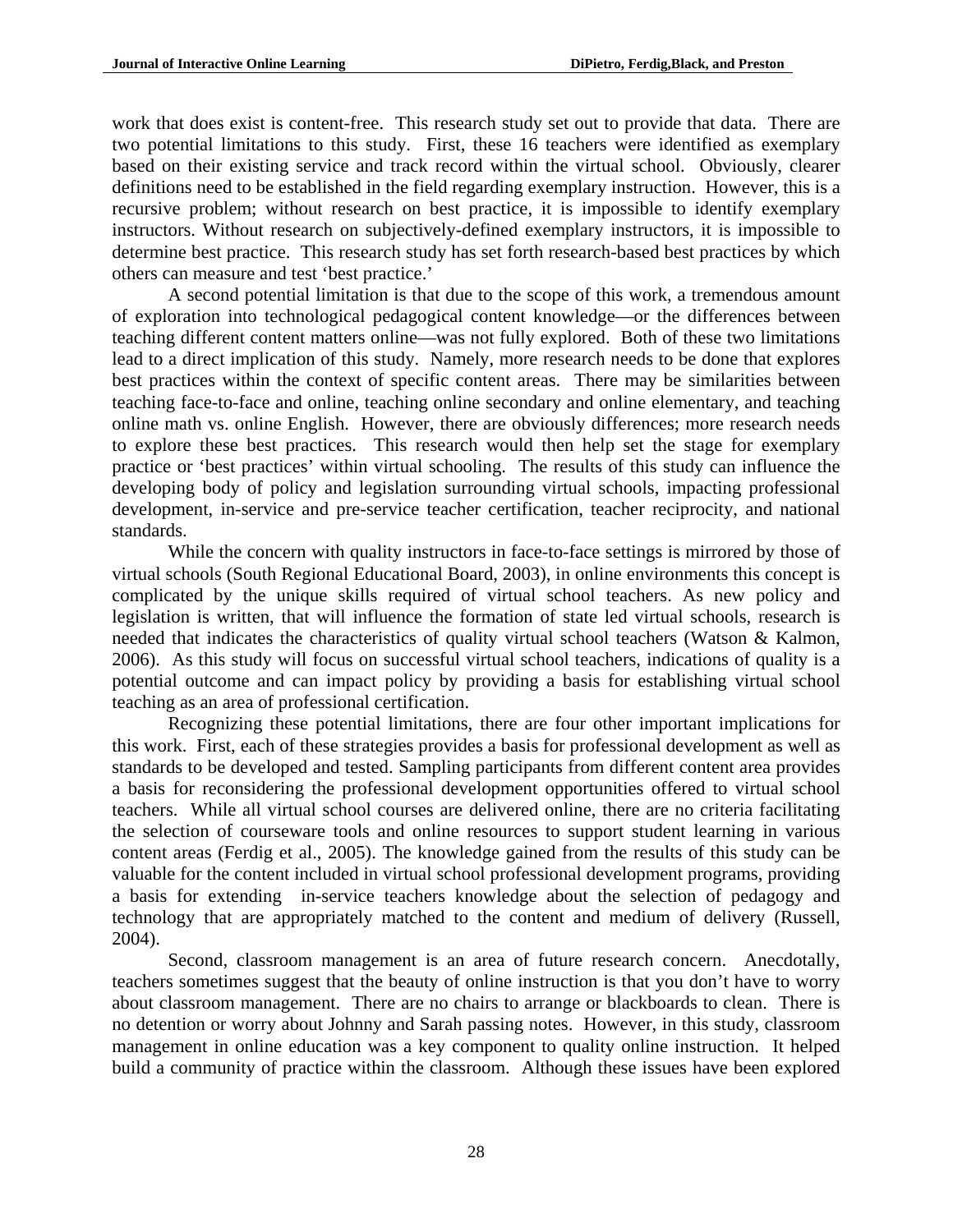in depth in face-to-face environments, they are—as of now—unexplored domains in online K-12 classrooms.

Third, the attention virtual schooling has gained from the K-12 arena leads to the consideration of blended, or hybrid learning environments where aspects of online learning are integrated into traditional, face-to-face settings. Having an established, research based set of practices associated with successful virtual school teaching can facilitate the exploration of the best practices for teaching in blended, or hybrid environments. Finally, there are general characteristics that seem to be true of all of the online teachers interviewed in this study. We have already suggested that these need to be explored related to specific content areas. However, we also need to find a way to examine whether these general characteristics are true of larger populations. Future research needs to take these findings and turn them into surveys or observation tools for broader use. Armed with valid and reliable feedback regarding best practices, it will possible to build the framework for an online education certification that will help to promote a standardized model for exemplary instruction in K-12 virtual schooling.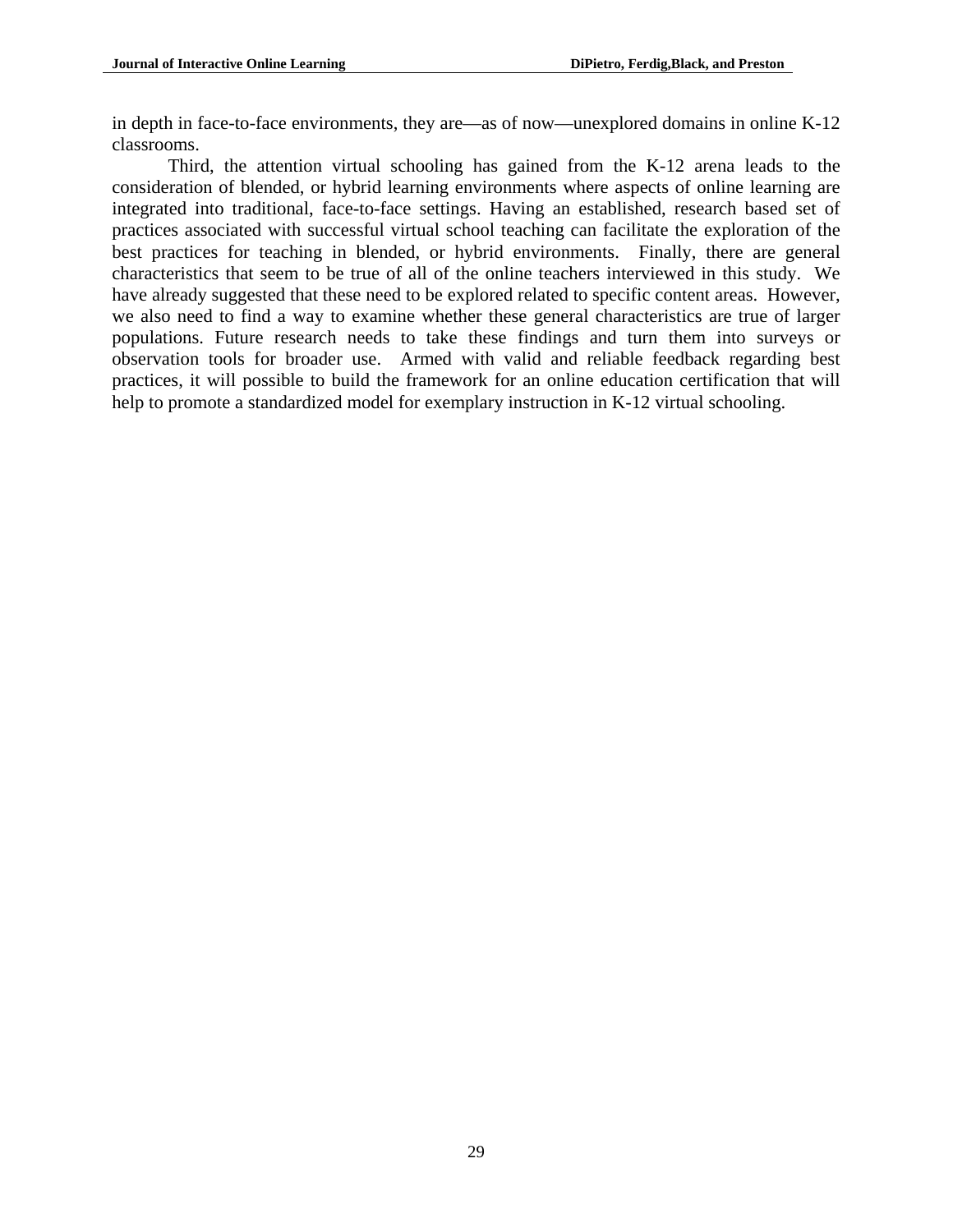#### **References**

- ADEC. (2003). Adec guiding principles for distance teaching and learning. Retrieved from [http://www.adec.edu/admin/papers/distance-teaching\\_principles.html](http://www.adec.edu/admin/papers/distance-teaching_principles.html)
- Anderson, T. (2004a). Toward a theory of online learning. In T. Anderson & F. Elloumi (Eds.), Theory and practice of online learning (pp. 33-60). Athabasca, AB: Athabasca University.
- Anderson, T. (Ed.). (2004b). Teaching in an online learning context. Athabasca, AB: Athabasca University.
- Bellon, T., & Oates, R. (2002). Best practices in cyberspace: Motivating the online learner. Paper presented at the NECC. from <http://confreg.uoregon.edu/necc2002/>.
- Berge, Z. L., & Collins, M. (1995). Computer-mediated communication and the online classroom in distance learning. Computer-Mediated Communication Magazine, 2(4), 6- 13.
- Bernard, R. M., Rubalcava, B. R., & St-Pierre, D. (2000). Collaborative online distance learning: Issues for future practice and research. Distance Education, *31*(2), 260-277.
- Blignaut, S., & Trollip, S. R. (2003). Developing a taxonomy of faculty participation in asynchronous learning environments--an exploratory investigation. Computers & Education, *41*(2), 149-172.
- Blomeyer, R. (2002). Online learning for k–12 students: What do we know now? Minnesota: North Central Regional Educational Laboratory.
- Boeije, H. (2002). A purposeful approach to the constant comparative method in the analysis of qualitative interviews. Quality & Quantity, *36*, 391-409.
- Borland, K. W., Lockhart, M. S., & Howard, R. D. (2000). Assessing distance teaching and learning. Academic Exchange, *4*(3), 4-13.
- Boston, B. (2002). Mission impossible? Defining roles, developing courses and overcoming myths in distance education. Paper presented at the Society for Information Technology and Teacher Education International Conference 2002, Nashville, Tennessee
- Bransford, J. D., Brown, A. L., & Cocking, R. R. (1999). How people learn: Brain, mind, experience, and school: National Academy Press.
- Bush, G. W. (2001). No child left behind. Washington, DC: U.S. Department of Education.
- Campbell, M., Floyd, J., & Sheridan, J. B. (2002). Assessment of student performance and attitudes for courses taught online versus onsite. The Journal of Applied Business Research, *18*(2), 45-51.
- Carey, L. M., Wallace, T. L., & Carey, J. O. (2001). Assessing students' course related attitudes using Keller's model of academic motivation. Academic Exchange, Spring, 87-94.
- Cavanaugh, C., Gillan, K. J., Kromrey, J., Hess, M., & Blomeyer, R. (2004). The effects of distance education on k-12 student outcomes: A meta-analysis. Naperville, IL: Learning Point Associates.
- Charmaz, K. (2006). Constructing grounded theory: A practical guide through qualitative analysis. Thousand Oaks: Sage.
- Chickering, A. W., & Gamson, Z. F. (1987). Seven principles for good practice in undergraduate education. AAHE Bulletin, March, 3-7.
- Chickering, A. W., & Gamson, Z. F. (1999). Development and adaptations of the seven principles for good practice in undergraduate education. New Directions for Teaching and Learning, *1999*(80), 75-81.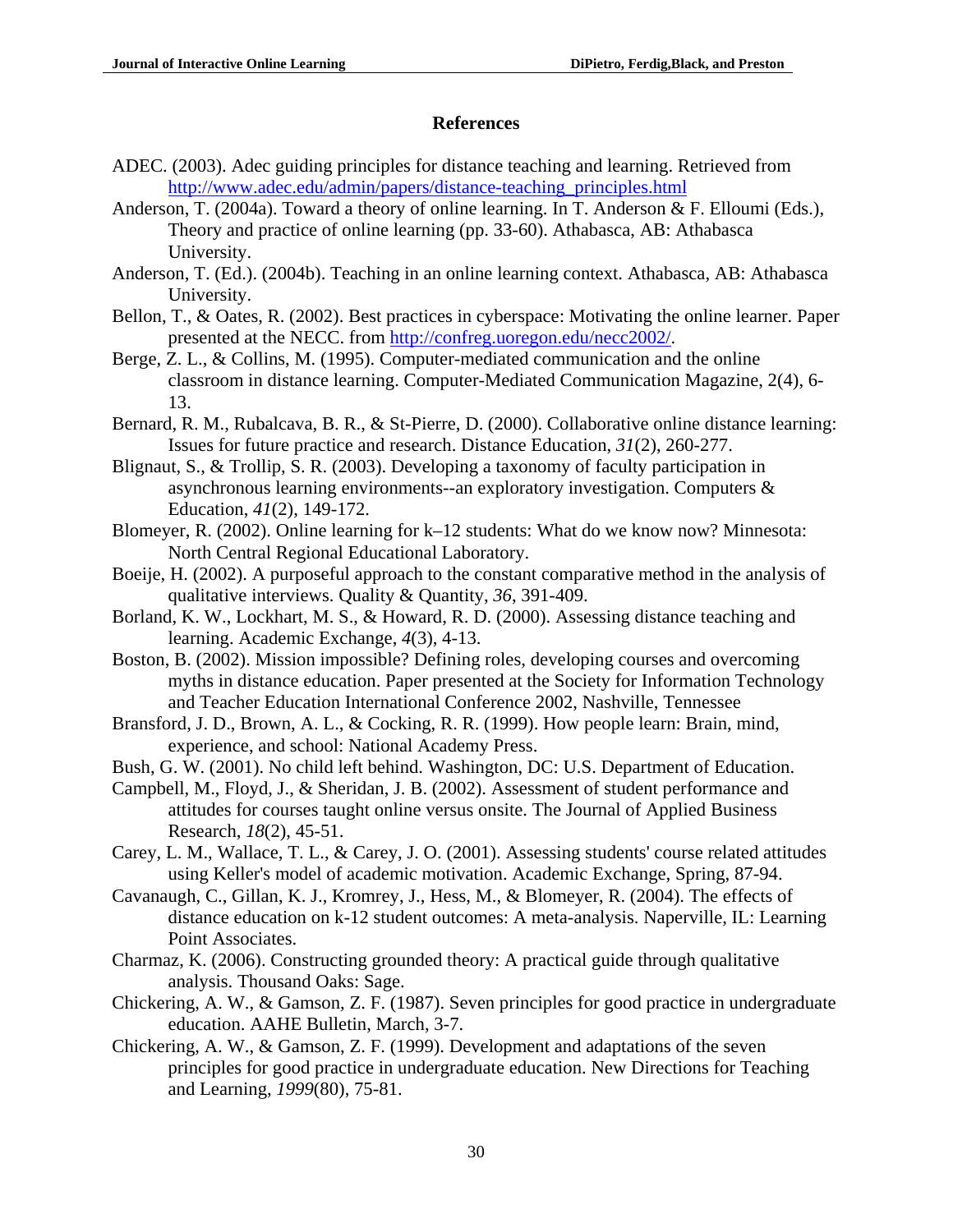- Connor-Greene, P. A. (2000). Making connections: Evaluating the effectiveness of journal writing in enhancing student learning. Teaching of Psychology, *27*(1), 44-46.
- Coppa, L. (2004). The ABC's of the k-12 virtual community. AACE Journal, *12*(3), 343-347.
- Coppola, N. W. (2002). Becoming a virtual professor: Pedagogical roles and asynchronous learning networks. Journal of Management Information Systems, *18*(4), 169-189.
- Corbin, J., & Strauss, A. L. (1990). Grounded theory research: Procedures, canons, and evaluative criteria. Qualitative Sociology, *13*(1), 3-21.
- Creswell, J. W., & Miller, D. L. (2000). Determining validity in qualitative inquiry. Theory Into Practice, *39*(3), 124-131.
- Darling-Hammond, L. (2000). Teacher quality and student achievement. Educational Policy Analysis Archives, 8(1).
- Davis, J. P., Farnham, S., & Jensen, C. (2002). Decreasing online 'bad' behavior. Conference on Human Factors in Computing Systems, 718-719.
- Davis, N. E., & Niederhauser, D. S. (2007). Virtual schooling. Learning & Leading with Technology, April.
- Davis, N. E., & Roblyer, M. D. (2005). Preparing teachers for the schools that technology built: Evaluation of a program to train teachers for virtual schooling. Journal of Research on Technology in Education, *37*(4), 399-409.
- Denzin, N. K. (1970). The research act, a theoretical introduction to sociological methods. Chicago: Aldine Publishing Co.
- Easton, S. S. (2003). Clarifying the instructor's role in online distance learning. Communication Education, *52*(2), 87-105.
- Feiman-Nemser, S. (2001). Helping novices learn to teach: Lessons from an exemplary support teacher. Journal of Teacher Education, *52*(1), 17-30.
- Fenstermacher, G. D., & Richardson, V. (2005). On making determinations of quality in teaching. Teachers College Record, *107*(1), 186-213.
- Ferdig, R. E. (2006). Assessing technologies for teaching and learning: Understanding the importance of technological pedagogical content knowledge. British Journal of Educational Technology, *37*(5), 749-760.
- Ferdig, R. E., DiPietro, M., & Papanastasiou, E. (2005). Teaching and learning in collaborative' virtual high schools. Naperville, Illinois: Learning Point Associates.
- Frydenberg, J. (2002). Quality standards in elearning: A matrix of analysis. International Review of Research in Open and Distance Learning, *3*(2), 4-11.
- Gauthier, C., Dembele, M., Bissonnette, S., & Richard, M. (2005). Quality of teaching and quality of education: A review of research findings: United Nations Educational, Scientific, and Cultural Organization.
- Graham, C., Cagiltay, K., Lim, B. R., Craner, J., & Duffy, T. M. (2001). Seven principles of effective teaching: A practical lens for evaluating online courses. The Technology Source.
- Gudmundsdottir, S. (1990). Values in pedagogical content knowledge. Journal of Teacher Education, *41*(3), 44.
- Gunawardena, C. N. (1995). Social presence theory and implications for interaction and collaborative learning in computer conferencing. International Journal of Educational Telecommunications, *1*(2-3), 147-166.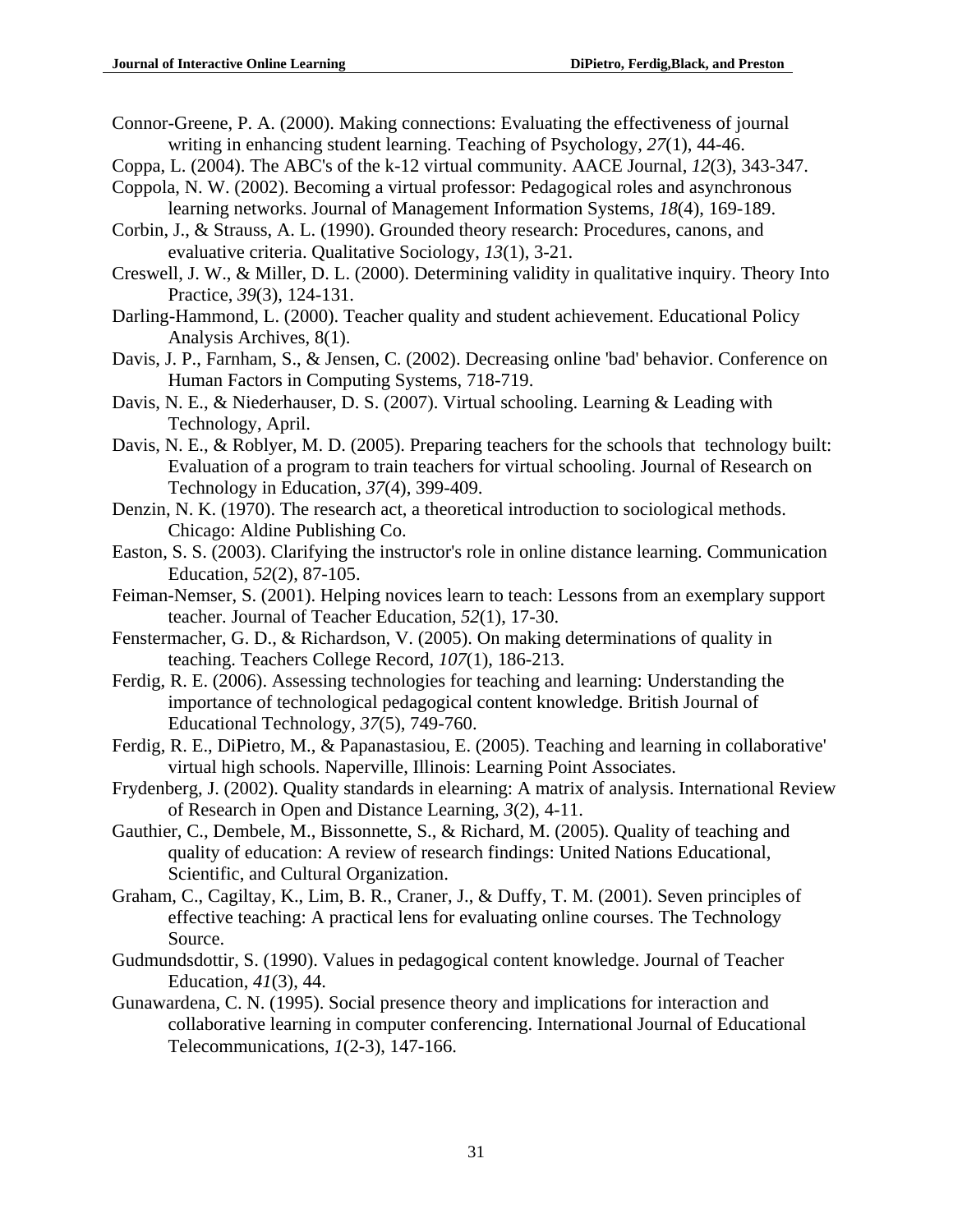- Hara, N., Bonk, C. J., & Angeli, C. (1998). Content analysis of online discussion in an applied educational psychology. Bloomington, IN: Center for Research on Learning and Technology, Indiana University.
- Hartley, J. (2007). Teaching, learning and new technology: A review for teachers. British Journal of Educational Technology, *38*(1), 42-62.
- Hein, T. L., & Budny, D. D. (1999). Teaching to students' learning styles: Approaches that work. Frontiers in Education Conference, 1999. FIE'99. 29th Annual, 2.
- Herring, M. C. (2004). Development of constructivist-based distance learning environments. Quarterly Review of Distance Education, *5*, 231-243.
- Higher Education Program and Policy Council. (2000). Distance education: Guidelines for good practice. Washington, DC: American Federation of Teachers.
- Howell, D. (2001). Elements of effective e-learning: Three design methods to minimize side effects of online courses. College Teaching, *49*(3), 87-90.
- Hsi, S. (1999). Fostering effective instruction in a virtual high school: A netcourse for teachers. Paper presented at the Annual Meeting of the American Educational Research Association, in session 27.01 The Virtual High School in Action.
- Hughes, J., McLeod, S., Brown, R., Maeda, Y., & Choi, J. (2005). Staff development and student perception of the learning environment in virtual and traditional secondary schools. Naperville, IL: Learning Point Associates.
- Hutchings, P., & Shulman, L. S. (1999). The scholarship of teaching: New elaborations, new developments. Change, *31*(5), 10-15.
- Kagan, D. M. (1992). Implications of research on teacher belief. Educational Psychologist, *27*(1), 65-90.
- Kanuka, H., Liam Rourke, L., & Laflamme, E. (2007). The influence of instructional methods on the quality of online discussion. British Journal of Educational Technology, *38*(2), 260- 271.
- Konings, K. D., Brand-Gruwel, S., & van Merrienboer, J. J. G. (2005). Towards more powerful learning environments through combining the perspectives of designers, teachers, and students. British Journal of Educational Psychology, *75*, 645-660.
- Koszalka, T., & Bianco, M. B. (2001). Reflecting on the instructional design of distance education for teachers: Learnings from the instructors. Quarterly Review of Distance Education, *2*, 59-70.
- Krämer, B. J., & Schmidt, H. W. (2001). Components and tools for on-line education. European Journal of Education, *36*(2), 195-222.
- Kurtz, G., Beaudoin, M., & Sagee, R. (2004). From campus to web: The changing roles of faculty from classroom to online teaching. The Journal of Educators Online, *1*(1), 1-28.
- Lazarus, B. D. (2003). Teaching courses online: How much time does it take. Journal of Asynchronous Learning, *7*(3), 47–54.
- Lee, J. L., & Hirumi, A. (2004). Analysis of essential skills and knowledge for teaching online. Paper presented at the Association for Educational Communications and Technology.
- Löfström, E., & Nevgi, A. (2007). From strategic planning to meaningful learning: Diverse perspectives on the development of web-based teaching and learning in higher education. British Journal of Educational Technology, *38*(2), 312-324.
- McCombs, B. L., & Vakilia, D. (2005). A learner-centered framework for e-learning. Teachers College Record, *107*(8), 1582-1600.
- McIsaac, M. S., & Craft, E. H. (2003). Faculty development: Using distance education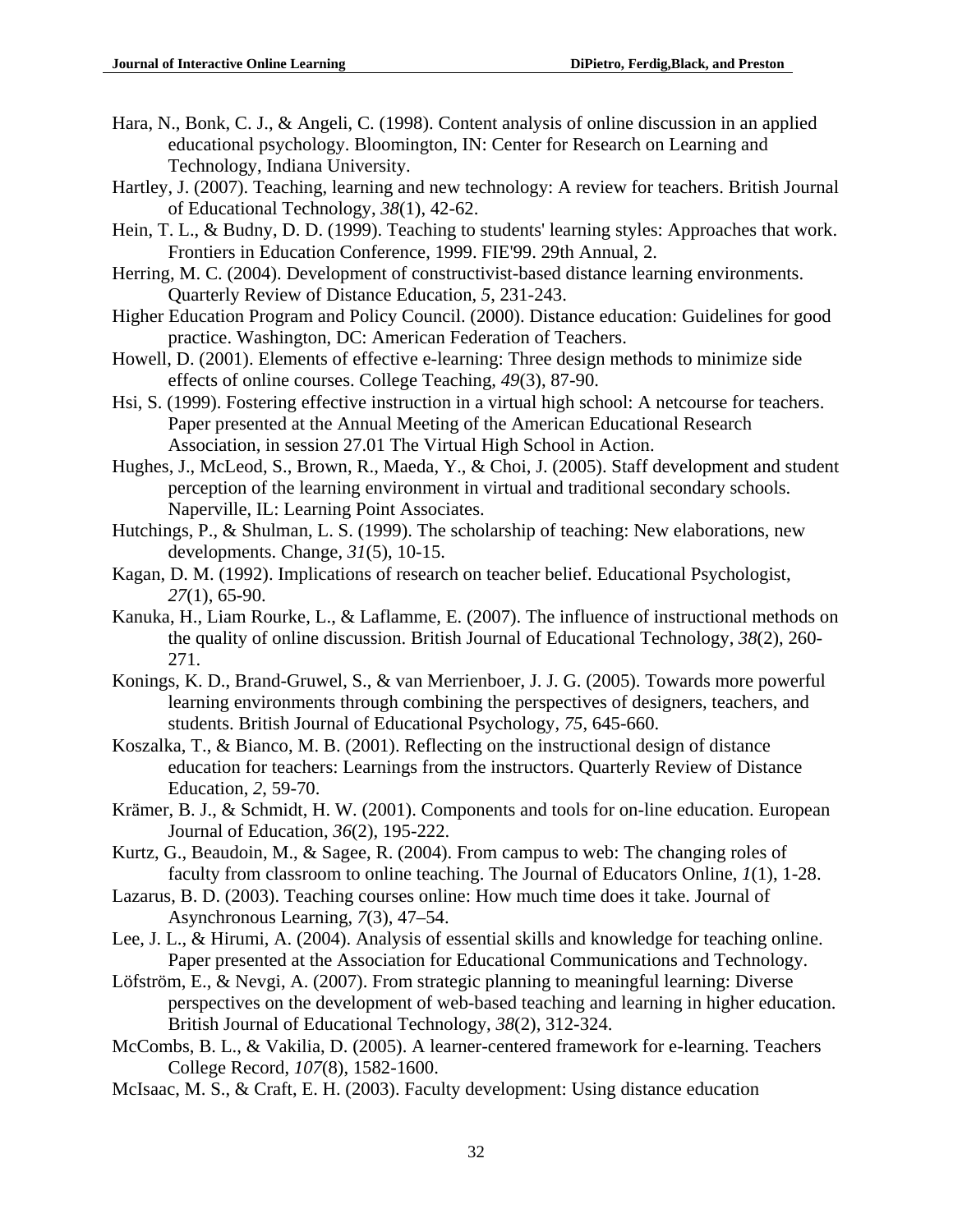effectively in the classroom. Computers in the Schools, *20*(3), 41-49.

- Muir, D. J. (2001). Adapting online education to different learning styles. Paper presented at the National Educational Computing Conference: Building on the Future.
- Muirhead, B. (2001). Practical strategies for teaching computer-mediated classes [Electronic Version]. Ed Journal, 15. Retrieved January 13, from [http://www.usdla.org/html/journal/may01\\_Issue/article02.html](http://www.usdla.org/html/journal/may01_Issue/article02.html)
- NEA. (2006). Guide to teaching online courses. Retrieved November 2, 2006, from [http://www.nea.org/technology/images/onlineteachguide.pdf.](http://www.nea.org/technology/images/onlineteachguide.pdf)
- Neuhauser, C. (2002). Learning styles and effectiveness of online and face-to-face instruction. American Journal of Distance Education, *16*(2), 99-113.
- O'Neil, T. (2006). How distance education has changed teaching and the role of the instructor. Paper presented at the E-Leader Conference.
- Olson, T., & Wisher, R. (2002). The effectiveness of web-based instruction: An initial inquiry. The International Review of Research in Open and Distance Learning, *3*(2).
- Oren, A., Mioduser, D., & Nachmias, R. (2002). The development of social climate in virtual learning discussion groups. International Review of Research in Open and Distance Learning, *3*(1), 1–19.
- Pajares, M. F. (1992). Teachers' beliefs and educational research: Cleaning up a messy construct. Review of Educational Research, *62*(3), 307-332.
- Palloff, R. M., & Pratt, K. P. (1999). Building learning communities in cyberspace: Effective strategies for the online classroom. San Francisco, CA: Jossey-Bass.
- Papanikolaou, K. A., Grigoriadou, M., & Samarakou, M. (2005, December 14 -16). Learning activities and aids in adaptive learning environments. Paper presented at the Cognition and Exploratory Learning in Digital Age (CELDA), Porto, Portugal.
- Pape, L., Adams, R., & Ribeiro, C. (2005). The virtual high school: Collaboration and online professional development. In Z. L. Berge & T. Clark (Eds.), Virtual schools: Planning for success (pp. 118-132). New York: Teachers College Press.
- Peck, R., & Gould, R. (2005). Preparing secondary teachers to teach statistics: A distance education model. Paper presented at the International Statistical Institute, 55th session.
- Phipps, R., & Merisotis, J. (2000). Quality on the line: Benchmarks for success in internet-based distance education. Washington, D.C.: Institute for Higher Education Policy.
- Prawat , R. S. (1992). Teachers' beliefs about teaching and learning: A constructivist perspective. American Journal of Education, *100*(3), 354-395.
- Revenaugh, M. (2004). Toward rational state policies for virtual learning. Virtual school report: A Quarterly Newsletter Focused on Effective Virtual K-12 Education, Winter.
- Rice, K. L. (2006). A comprehensive look at distance education in the k-12 context. Journal of Research on Technology in Education, *38*(4), 425-448.
- Richardson, V., Anders, P., Tidwell, D., & Lloyd, C. (1992). The relationship between teachers' beliefs and practices in reading comprehension instruction. American Educational Research Journal, *28*(3), 559-586.
- Rossman, D. G., & Rallis, D. S. (2003). Learning in the field: An introduction to qualitative research. Thousand Oaks: Sage Publications.
- Rovai, A. P. (2001). Building classroom community at a distance: A case study. Educational Technology, Research & Development, *49*(4), 33-48.
- Rovai, A. P. (2002). Building sense of community at a distance. International Review of Research in Open and Distance Learning, *3*(1).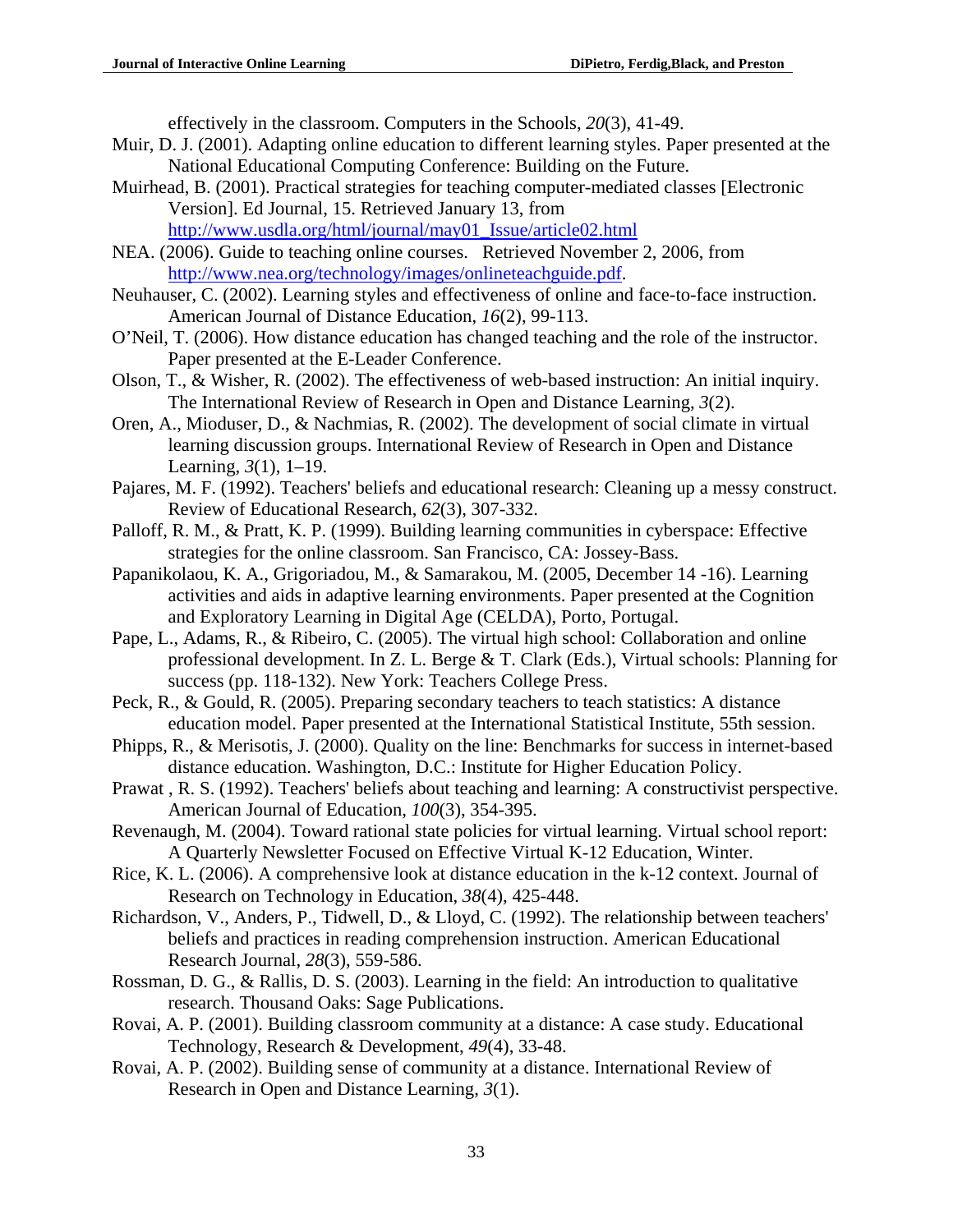- Russell, G. (2004). Virtual schools: A critical view. In C. Cavanaugh (Ed.), Development and management of virtual schools: Issues and trends (pp. 1-26). Hershey, PA: Idea Group Publishing.
- Salpeter, J. (2003). Professional development: 21st century models. Technology and Learning, *24*(1), 34–50.
- Savery, J. R. (2005). Be vocal: Characteristics of successful online instructors. Journal of' Interactive Online Learning, *4*(2), 141-152.
- Scheines, R., Leinhardt, G., Smith, J. K., & Cho, K. (2006). Teaching and learning with online courses (No. CMU-PHIL-135). Pittsburg, PA: Carnegie Mellon.
- Schoenfeld-Tacher, R., & Persichitte, K. A. (2000). Differential skills and competencies required of faculty teaching distance education courses. International Journal of Educational Technology, *2*(1), 1-16.
- Shin, N. (2006). Online learner's 'flow' experience: An empirical study. British Journal of Educational Technology, *37*(5), 705-720.
- Shulman, L. S. (1986). Those who understand: Knowledge growth in teaching. Educational Researcher, *15*(2), 4-14.
- Sloan-C. (2002). Effective practices. Retrieved December 12, 2006 from [<http://www.aln.org/>](http://www.aln.org/).
- Smith, P. L., & Dillon, C. L. (1999). Comparing distance learning and classroom learning: Conceptual considerations. American Journal of Distance Education, *13*(2), 6-23.
- South Regional Educational Board. (2003). Essential principles of high-quality online teaching: Guideline for evaluating k-12 online teachers [Electronic Version]. Retrieved 10/1/06, from [http://www.sreb.org/programs/EdTech/pubs/PDF/Essential\\_Principles.pdf](http://www.sreb.org/programs/EdTech/pubs/PDF/Essential_Principles.pdf)
- SREB. (2006). Report on state virtual schools. Atlanta, GA: South Regional Education Board.
- Swan, K. (2003). Learning effectiveness: What the research tells us. In J. Bourne & J. C. Moore (Eds.), Elements of quality online education (Vol. 4, pp. 13-45). Needham, MA: Sloan Center for Online Education.
- Swan, K. (2004a). Learning online: Current research on issues of interface, teaching presence and learner characteristics. In J. Bourne & J. Moore (Eds.), Elements of quality online education (Vol. 5, pp. 63-79). Needham, MA: Sloan Center for Online Education.
- Swan, K. (2004b). Relationships between interactions and learning in online environments. The Sloan Consortium.
- Swan, K., Shea, P., Fredericksen, E., Pickett, A., Pelz, W., & Maher, G. (2000). Building knowledge building communities: Consistency, contact and communication in the virtual classroom. Journal of Educational Computing Research, *23*(4), 359-383.
- Swift, J., & Gooding, C. (1983). Interaction of wait time feedback and questioning instruction in middle school science teaching. Journal of Research in Science Teaching, *20*, 721-730.
- Tallent-Runnels, M. K., Thomas, J. A., Lan, W. Y., Cooper, S., Ahern, T. C., Shaw, S. M., et al. (2006). Teaching courses online: A review of the research. Review of Educational Research, *76*, 93-135.
- U. S. Department of Education. (2005). The national educational technology plan. Washington, DC: US Department of Education.
- Valenta, A., & Therriault, D. (2001). Identifying student attitudes and learning styles in distance education [Electronic Version]. Journal of Asynchronous Learning Networks, 5. Retrieved October 15, from

[http://www.sloanc.org/publications/jaln/v5n2/v5n2\\_valenta.asp](http://www.sloanc.org/publications/jaln/v5n2/v5n2_valenta.asp)

van Driel, J. H., Verloop, N., & de Vos, W. (1998). Developing science teachers' pedagogical